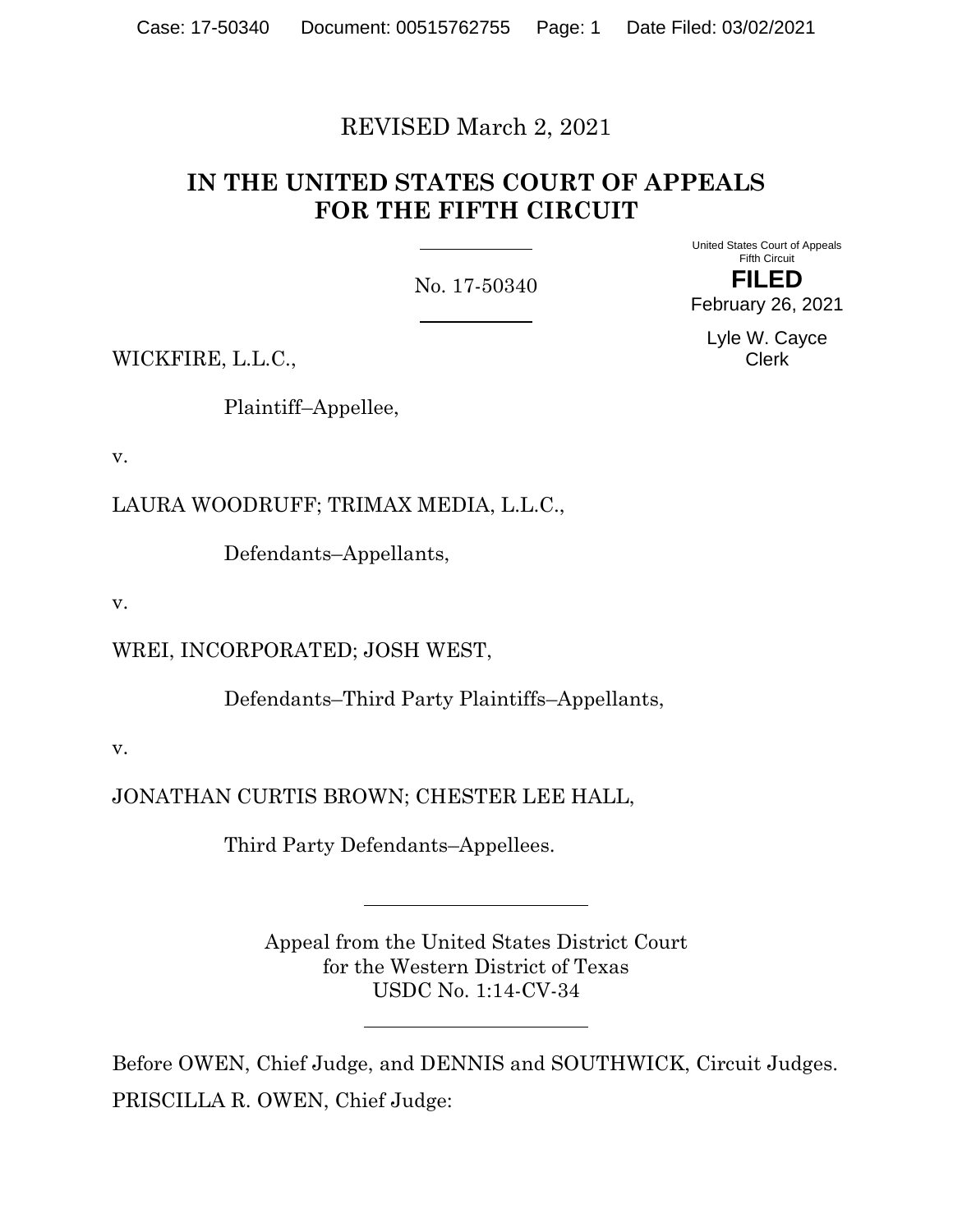TriMax Media, L.L.C. appeals a jury verdict in favor of WickFire, L.L.C., challenging subject matter jurisdiction and the sufficiency of the evidence. We affirm the judgment in part and reverse in part.

# **I**

WickFire, L.L.C. and TriMax Media, L.L.C. are competitors "in the payfor-performance search engine marketing business," a form of internet marketing.[1](#page-1-0) Advertisers such as WickFire and TriMax Media partner with merchants on advertising campaigns. In addition to contracting with merchants directly, advertisers often connect with merchants through intermediary, affiliate networks that have relationships with thousands of merchants. Search engines like Google conduct auctions in which advertisers can bid for the right to place merchant-specific advertisements alongside particular search terms (for Google, these are called "AdWords auctions"). Advertisers pay search engines on a cost-per-click basis, meaning they pay the search engine every time a user clicks on one of their advertisements. If the user thereafter makes a purchase on the merchant's site, the merchant pays a commission to the advertiser.

A series of disputes arose between WickFire and TriMax Media. In response, WickFire filed suit against TriMax Media, Laura Woodruff (TriMax Media's owner), Josh West (TriMax Media's director of business development), and WREI (a company owned by West) (collectively, TriMax). WickFire asserted a violation of § 43(a) of the Lanham Act, tortious interference with existing contracts, tortious interference with prospective economic relationships, and civil conspiracy.

First, WickFire alleged that TriMax committed "click fraud" by

<span id="page-1-0"></span><sup>1</sup> *Wickfire, LLC v. Woodruff*, No. A-14-CA-00034-SS, 2017 WL 1149075, at \*1 (W.D. Tex. Mar. 23, 2017).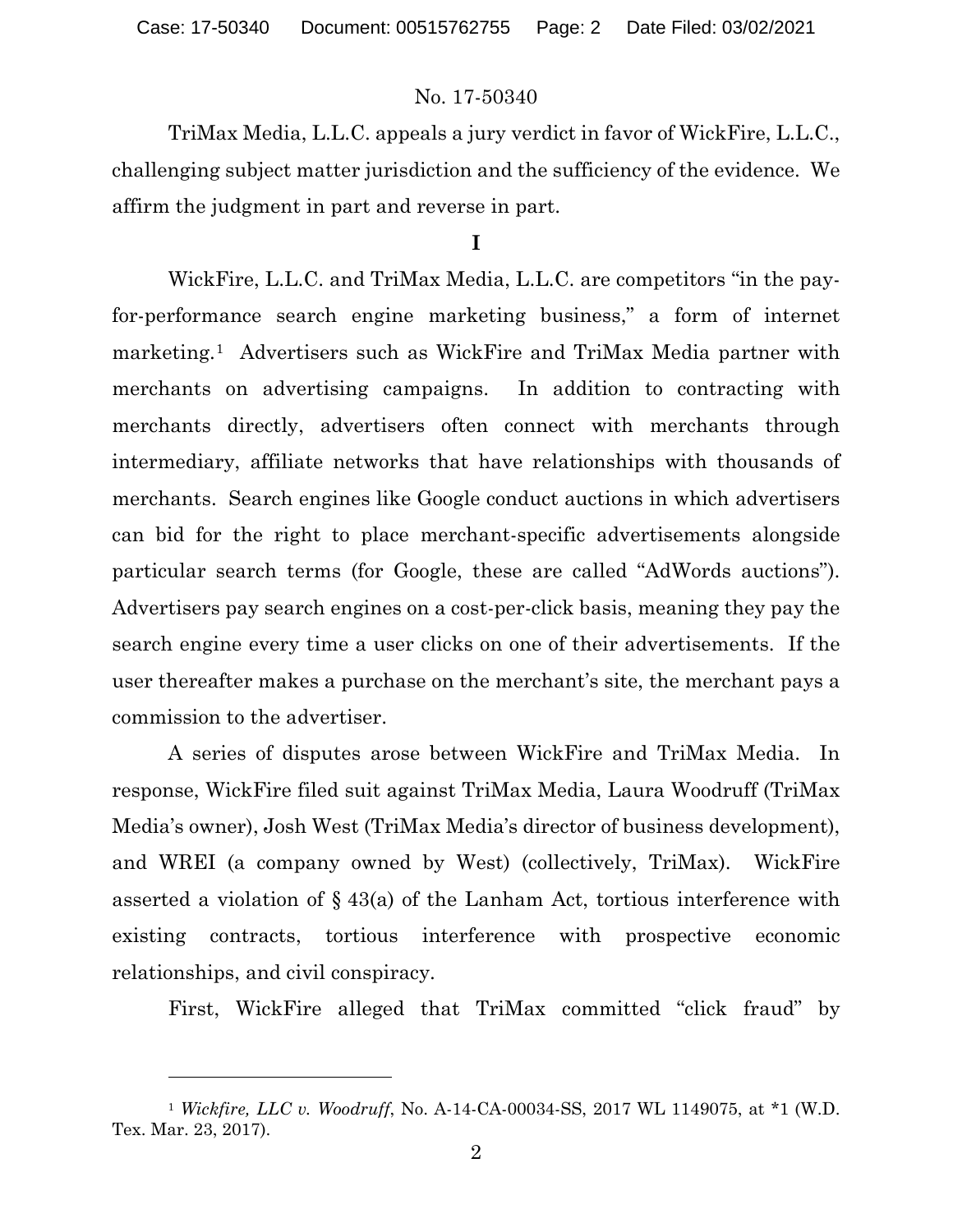repeatedly clicking on WickFire's advertisements without any intention of making purchases. Practically speaking, click fraud drives up WickFire's costs—which as noted, are based on the number of clicks per advertisement without any corresponding increase in revenue. Second, WickFire alleged that TriMax created false advertisements that were made to appear as though they belonged to WickFire. WickFire asserted that advertisements included the mark of, and links and references to TheCoupon.co, a WickFire website designed to "aggregate[] coupons for . . . online retailers." Other advertisements contained WickFire's unique tracking number (606880), which merchants use to identify the source of particular advertisements. According to WickFire, the advertisements "violated merchant [and] affiliate network[] terms and conditions," thereby interfering with WickFire's contractual relationships with these entities.

In response to WickFire's claims, TriMax filed their own counterclaims against WickFire and its cofounders Jonathan Brown and Chet Hall. TriMax alleged tortious interference with existing contracts. First, TriMax alleged WickFire engaged in predatory bidding during Google AdWords auctions. The alleged predatory bidding involved WickFire's indirect advertising model, whereby WickFire would link customers not directly to a merchant's website, but to TheCoupon.co (or, when originally testing whether the TheCoupon.co was a worthwhile venture, to WebCrawler.com, a public website).<sup>[2](#page-2-0)</sup> TriMax alleged WickFire would place these indirect advertisements directly below TriMax advertisements and then bid aggressively during Google AdWords auctions to drive up the cost-per-click TriMax would pay for their advertising space.[3](#page-2-1) Once TriMax could no longer compete for the space, WickFire would

<span id="page-2-0"></span><sup>2</sup> *See id.* at \*2 n.4.

<span id="page-2-1"></span><sup>3</sup> *Id.*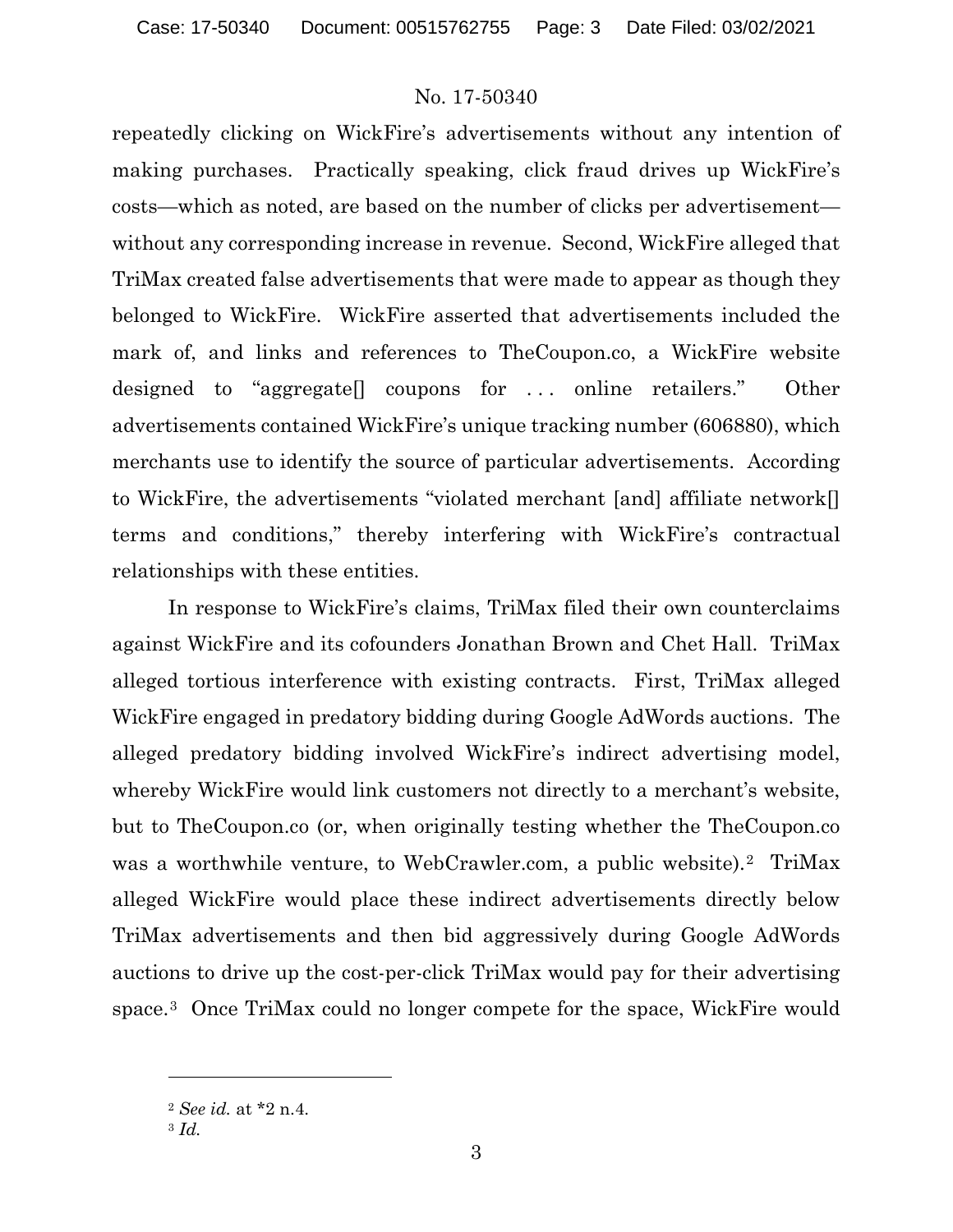purchase the space at auction for a reduced price.[4](#page-3-0) Second, TriMax alleged WickFire had paid "kickbacks to agents to push merchants to terminate" their affiliations with TriMax. WickFire, Brown, and Hall raised a justification defense to TriMax's claim.

The district court held a trial on the merits. The jury awarded WickFire \$1,984,000 in damages on its tortious interference with existing contracts claim and \$334,000 in damages on its tortious interference with prospective business relations claim. With respect to WickFire's Lanham Act claim, the jury found that TriMax "misrepresent[ed] [WickFire] as the source of advertisements by placing advertisements containing identifying information distinctive of [WickFire] in a manner that was likely to cause confusion," but it did not award any damages. The jury also found that TriMax Media, Woodruff, West, and WREI were all "part of a conspiracy that damaged [WickFire]." With respect to TriMax's claim for tortious interference with existing contracts, the jury found that WickFire, Hall, and Brown "intentionally interfere[d] with one or more of TriMax's contracts" but "ha[d] a colorable right to" do so.

TriMax contested the jury's verdict in a written motion for judgment as a matter of law and a new trial. The district court denied both motions and entered judgment in accordance with the jury's verdict. TriMax appealed.

# **II**

<span id="page-3-0"></span>We first consider whether the district court had jurisdiction to entertain WickFire's claims. For the first time in this multi-year litigation, TriMax asks this court to dismiss WickFire's claims for lack of subject matter jurisdiction. TriMax contends that subject matter jurisdiction does not exist over WickFire's Lanham Act claim and that consequently there is no basis to exercise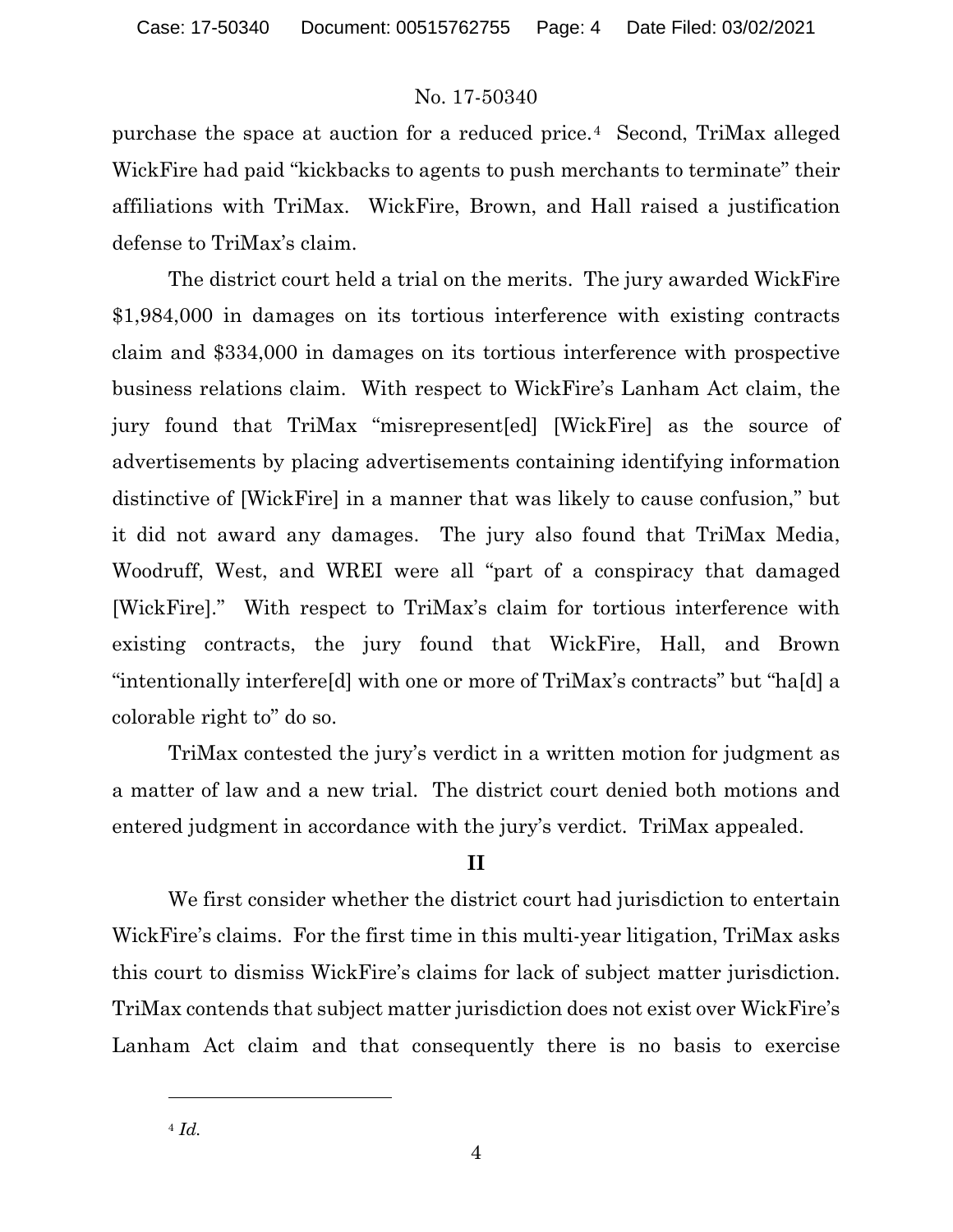supplemental jurisdiction pursuant to 28 U.S.C. § 1367(a) over WickFire's state-law tort claims.

Federal courts have jurisdiction over a claim brought under a federal statute unless the claim "clearly appears to be immaterial and made solely for the purpose of obtaining jurisdiction" or "is wholly insubstantial and frivolous."[5](#page-4-0) These exceptions "are narrowly drawn."[6](#page-4-1) A claim is wholly insubstantial and frivolous if it is foreclosed by previous decisions of the Supreme Court.[7](#page-4-2) The Court's previous decisions foreclose a claim when the "unsoundness" of the claim "so clearly results from the previous decisions . . . as to foreclose the subject and leave no room for the inference that the questions sought to be raised can be the subject of controversy."[8](#page-4-3) "[P]revious decisions that merely render claims of doubtful or questionable merit" do not preclude federal jurisdiction.<sup>[9](#page-4-4)</sup>

TriMax first alleges WickFire's Lanham Act claim is foreclosed by the Supreme Court's decision in *Dastar Corp. v. Twentieth Century Fox Film Corp*.[10](#page-4-5) In *Dastar*, Fox Film Corporation (Fox) was assigned the copyright to the *Crusade in Europe* (*Crusade*) television series but did not renew that copyright when it expired.<sup>[11](#page-4-6)</sup> Years later, the Dastar Corporation (Dastar) obtained publicly available tapes of the series, edited them to make a new series entitled *World War II Campaigns in Europe* (*Campaigns*), and then sold *Campaigns* to consumers without any reference to the original series.[12](#page-4-7) Fox

<sup>5</sup> *Bell v. Hood*, 327 U.S. 678, 682-83 (1946).

<sup>6</sup> *Williamson v. Tucker*, 645 F.2d 404, 416 (5th Cir. 1981).

<span id="page-4-7"></span><span id="page-4-6"></span><span id="page-4-5"></span><span id="page-4-4"></span><span id="page-4-3"></span><span id="page-4-2"></span><span id="page-4-1"></span><span id="page-4-0"></span><sup>7</sup> *See Hagans v. Lavine*, 415 U.S. 528, 543 (1974) (citing *Oneida Indian Nation v. County of Oneida*, 414 U.S. 661, 666-67 (1974)).

<sup>8</sup> *Id.* at 538 (quoting *Ex Parte Poresky*, 290 U.S. 30, 32 (1933)).

<sup>9</sup> *Id.*

<sup>10</sup> 539 U.S. 23 (2003).

<sup>11</sup> *Id.* at 25-26.

<sup>12</sup> *See id.* at 26-27.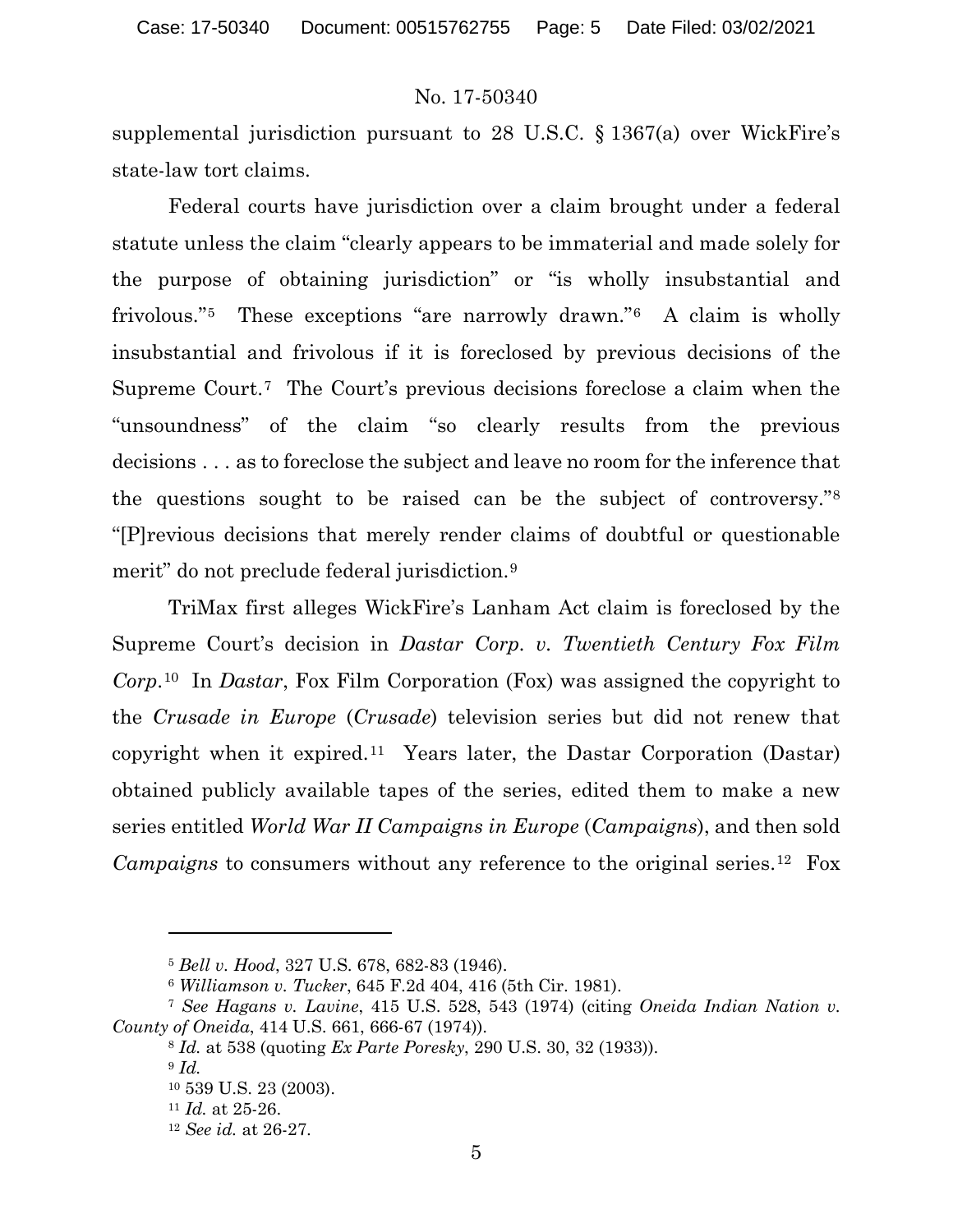and several *Crusade* distributors sued Dastar for violation of § 43(a) of the Lanham Act,<sup>[13](#page-5-0)</sup> which prohibits a person from making, "in connection with any goods or services," a "false designation of origin, false or misleading description of fact, or false or misleading representation of fact, which . . . is likely to cause confusion . . . as to the origin, sponsorship, or approval of his or her goods, services, or commercial activities."[14](#page-5-1) Fox and the plaintiff-distributors alleged that by selling *Campaigns* without any reference to the *Crusade* series, Dastar had made a "false designation of origin, false or misleading description of fact, or false or misleading representation of fact, which [was] likely to cause confusion . . . as to the origin [of *Campaigns*]."[15](#page-5-2)

Whether Fox asserted a valid Lanham Act claim against Dastar turned on which entity constituted the "origin" of a particular "good" for purposes of the Act.[16](#page-5-3) "If 'origin' refer[red] only to the *manufacturer* or *producer* of the physical 'good[]' that [was] made available to the public[,] Dastar was the origin," and Fox's Lanham Act claim would accordingly fail.<sup>[17](#page-5-4)</sup> But if "origin' include[d] the *creator* of the underlying work," Fox's Lanham Act claim had possible merit.[18](#page-5-5) In deciding which interpretation was correct, the Court relied on the interplay between copyright and patent law on the one hand, and federal trademark law on the other.[19](#page-5-6)

Copyright and patent law, the Court indicated, serve markedly different functions than federal trademark law. The former are intended to "protect originality or creativity," whereas the latter is not.<sup>[20](#page-5-7)</sup> That is, "[f]ederal

<span id="page-5-0"></span><sup>13</sup> *See id.* at 27.

<span id="page-5-1"></span> $14$  15 U.S.C. § 1125(a)(1)(A).

<span id="page-5-3"></span><span id="page-5-2"></span><sup>&</sup>lt;sup>15</sup> *Dastar*, 539 U.S. at 31 (internal quotation marks omitted) (quoting § 1125(a)(1)(A)). <sup>16</sup> *See id.*

<span id="page-5-4"></span><sup>17</sup> *Id.* (emphasis added).

<span id="page-5-5"></span><sup>18</sup> *Id.* (emphasis added).

<span id="page-5-6"></span><sup>19</sup> *See id.* at 33-34, 37.

<span id="page-5-7"></span><sup>20</sup> *Id.* at 37.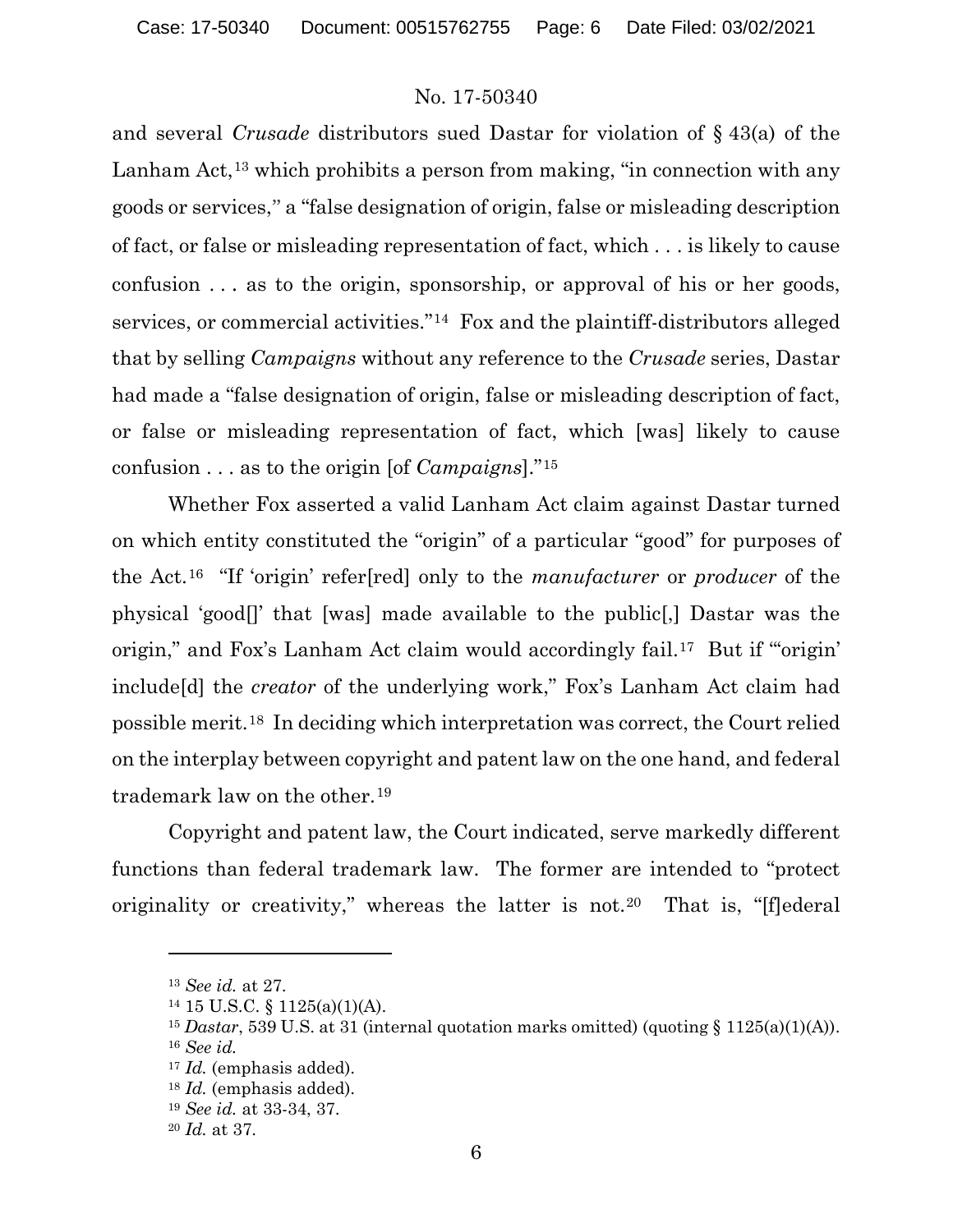trademark law 'has no necessary relation to invention or discovery.'"[21](#page-6-0) It is instead concerned with "preventing competitors from copying 'a sourceidentifying mark'" in a way that harms the various consumers who rely on the mark and the manufacturer who owns the mark.[22](#page-6-1) It protects the *genuineness* of goods or services, ensuring, inter alia, that consumers are not deceived into purchasing inferior products and that a manufacturer's goodwill is not exploited or infringed upon by its competitors.<sup>[23](#page-6-2)</sup>

The Court concluded that the term "origin of goods" as used in the Lanham Act "refer[red] to the *producer* of the tangible goods that [were] offered for sale, and not to the author of any idea, concept, or communication embodied in those goods."[24](#page-6-3) Accordingly, Fox—the putative "entity that originated the ideas or communications" embodied in Dastar's film—could not sue Dastar for violating the Lanham Act merely because Dastar had not provided Fox attribution for those original ideas and communications.[25](#page-6-4) To the extent protections for those interests exist, they lie in the law of copyright, not the law of trademarks.[26](#page-6-5)

We understand *Dastar* to stand for the general proposition that one cannot shoehorn what essentially amounts to a putative patent violation or a

<sup>21</sup> *Id.* at 34 (quoting *In re Trade–Mark Cases*, 100 U.S. 82, 94 (1879)).

<span id="page-6-1"></span><span id="page-6-0"></span><sup>&</sup>lt;sup>22</sup> *Id.* (noting that trademark law, "by preventing competitors from copying 'a sourceidentifying mark,' 'reduce[s] the customer's costs of shopping and making purchasing decisions,' and 'helps assure a producer that it (and not an imitating competitor) will reap the financial, reputation-related rewards associated with a desirable product" (alterations in original) (quoting *Qualitex Co. v. Jacobson Prods. Co.*, 514 U.S. 159, 163-64 (1995))).

<span id="page-6-2"></span><sup>23</sup> *See id.* at 32 ("Section 43(a) of the Lanham Act prohibits actions like trademark infringement that deceive consumers and impair a producer's goodwill. It forbids, for example, the Coca–Cola Company's passing off its product as Pepsi–Cola or reverse passing off Pepsi–Cola as its product.").

<sup>24</sup> *Id.* at 37 (emphasis added).

<span id="page-6-5"></span><span id="page-6-4"></span><span id="page-6-3"></span><sup>25</sup> *See id.* at 32, 38; *see also id.* at 27 (describing Fox's allegations "that Dastar's sale of *Campaigns* '*without proper credit*' to the *Crusade* television series constitute[d] 'reverse passing off' in violation of § 43(a) of the Lanham Act" (emphasis added) (footnote omitted)).

<sup>26</sup> *See id.* at 37.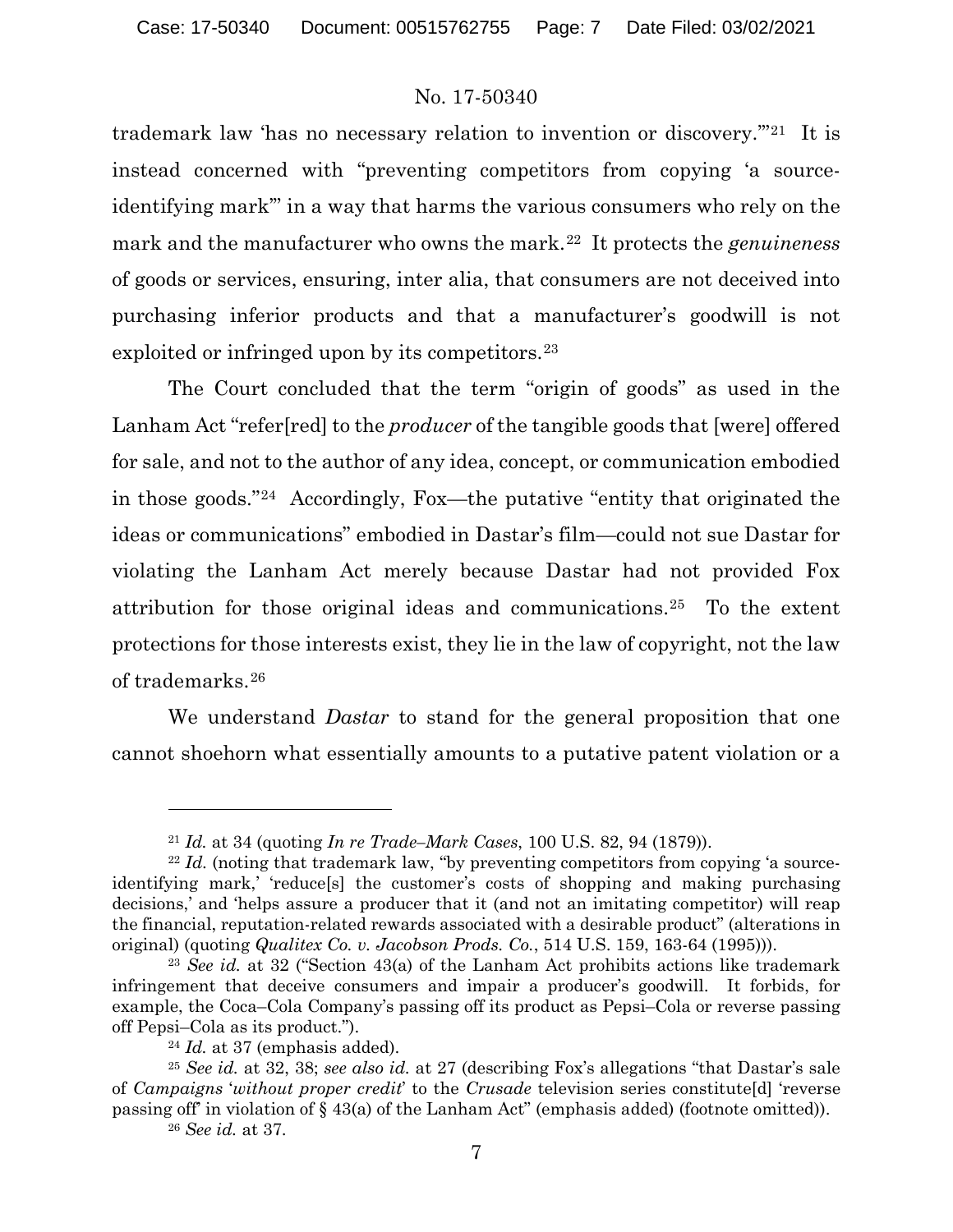putative copyright violation into a Lanham Act claim.[27](#page-7-0) In other words, there is no cause of action for violating the Lanham Act merely because the "good" at issue incorporates the plaintiff's ideas, concepts, writings, or the like. In this way, *Dastar* addressed, as TriMax asserts, a "false authorship" claim. Fox was essentially alleging Dastar had plagiarized the *Crusade* series.[28](#page-7-1) In filing suit, Fox was seeking to rectify Dastar's putative failure to credit Fox for its original ideas.[29](#page-7-2) But because the suit did not seek to protect the interests that prompted the passage of the Lanham Act, Fox's claim failed.[30](#page-7-3)

The case at bar presents a different situation than that addressed in *Dastar*. WickFire has alleged that TriMax created false advertisements appearing to have originated with WickFire in order to, inter alia, harm WickFire's reputational interests in this industry. WickFire is not alleging TriMax wrongfully incorporated WickFire's ideas or concepts into TriMax's advertisements. That is, WickFire is not concerned with protecting an original idea or its creative thought, as Fox was attempting to do in *Dastar*. Instead, WickFire is interested in protecting the genuineness of its brand. We cannot say, based on *Dastar,* that WickFire's claim is frivolous.[31](#page-7-4)

TriMax's second argument as to why the district court lacked jurisdiction to entertain WickFire's federal claim is that neither WickFire's unique

<span id="page-7-0"></span><sup>27</sup> *See Gen. Universal Sys., Inc. v. Lee*, 379 F.3d 131, 149 (5th Cir. 2004) (per curiam) ("The [*Dastar*] Court concluded that claims of false authorship and reverse passing off, *when raised to protect an author's interest in the intellectual content of communicative products*, were not actionable under  $\S$  43(a) and should instead be pursued under copyright law." (emphasis added)); *accord Gensler v. Strabala*, 764 F.3d 735, 737 (7th Cir. 2014) ("*Dastar* held that a copyright can't be extended by using the Lanham Act.").

<span id="page-7-2"></span><span id="page-7-1"></span><sup>&</sup>lt;sup>28</sup> *Dastar*, 539 U.S. at 36 (describing Fox's "reading . . . of the Lanham Act as creating a cause of action for, in effect, plagiarism").

<sup>29</sup> *See id.* at 27.

<sup>30</sup> *See id*. at 37.

<span id="page-7-4"></span><span id="page-7-3"></span><sup>31</sup> *Cf. Gen. Universal Sys., Inc.*, 379 F.3d at 149 (concluding *Dastar* foreclosed the plaintiff's Lanham Act claim because the plaintiff was alleging the defendant had "copied the ideas, concepts, structures, and sequences embodied in [the plaintiff's] copyrighted work").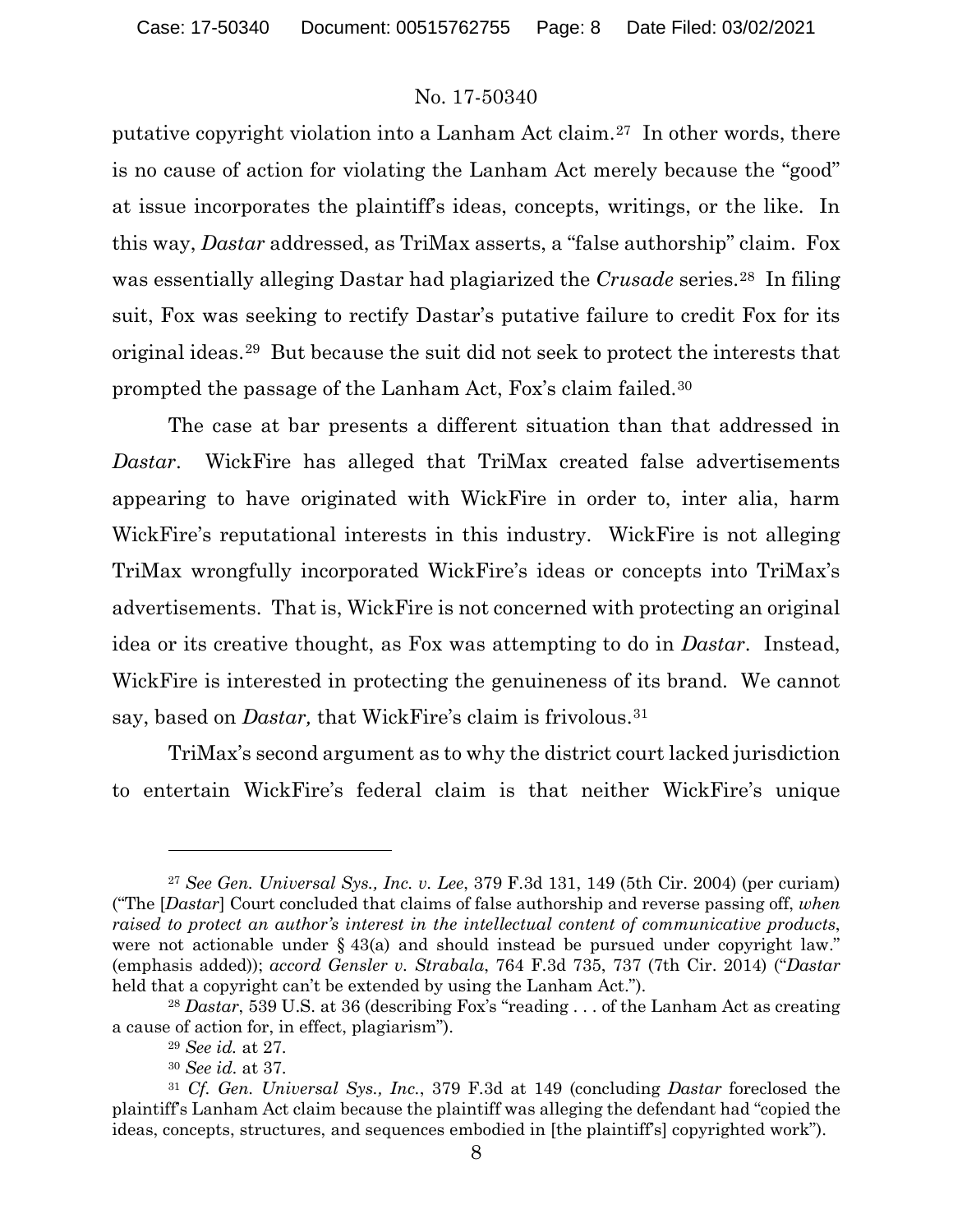numerical identifier nor the links or references to TheCoupon.co are entitled to protection under the Lanham Act. But these arguments principally challenge the *merits* of WickFire's claim—that is, whether WickFire can *prevail* in its cause of action. They do not effectively challenge the *jurisdiction* of the district court.[32](#page-8-0) Generally, district courts have "jurisdiction if 'the right of the [plaintiff] to recover under [his or her] complaint will be sustained if the Constitution and laws of the United States are given one construction and will be defeated if they are given another.'"[33](#page-8-1) In other words, the claim need only be "colorable" to invoke federal question jurisdiction.<sup>[34](#page-8-2)</sup>

Here, WickFire alleged that TriMax created fraudulent advertisements intended to deceive WickFire's customers into thinking the advertisements were created by WickFire. Whether WickFire could have prevailed under that theory turned in part on whether WickFire had a protectable mark.[35](#page-8-3) But WickFire need not have *conclusively* demonstrated the existence of a protectable mark to invoke "arising under" jurisdiction. Novel as its claim may be, nothing suggests WickFire's legal theory is so insubstantial or frivolous as to affect the district court's authority to decide this case.[36](#page-8-4) We thus conclude

<span id="page-8-0"></span><sup>32</sup> *See Fragumar Corp., N.V. v. Dunlap*, 685 F.2d 127, 128 (5th Cir. 1982) ("Federal jurisdiction is determined not by the ultimate evidence but by the well-pleaded allegations of the complaint." (citing *Little York Gold Washing & Water Co. v. Keyes*, 96 U.S. 199, 201-02  $(1877))$ .

<span id="page-8-1"></span><sup>33</sup> *Verizon Md., Inc. v. Pub. Serv. Comm'n of Md.*, 535 U.S. 635, 643 (2002) (quoting *Steel Co. v. Citizens for a Better Env't*, 523 U.S. 83, 89 (1998)).

<span id="page-8-2"></span><sup>34</sup> *Arbaugh v. Y & H Corp.*, 546 U.S. 500, 513 (2006) ("A plaintiff properly invokes § 1331 jurisdiction when she pleads a colorable claim 'arising under' the Constitution or laws of the United States." (citing *Bell v. Hood*, 327 U.S. 678, 681-85 (1946))).

<span id="page-8-3"></span><sup>35</sup> *See Amazing Spaces, Inc. v. Metro Mini Storage*, 608 F.3d 225, 235-36 (5th Cir. 2010) (noting that to prevail under § 43(a), "[t]he plaintiff must first 'establish ownership in a legally protectible mark, and second, . . . show infringement by demonstrating a likelihood of confusion'" (quoting *Bd. of Supervisors for La. State Univ. Agric. & Mech. Coll. v. Smack Apparel Co.*, 550 F.3d 465, 474 (5th Cir. 2008))).

<span id="page-8-4"></span><sup>36</sup> *See Verizon*, 535 U.S. at 643 (indicating that subject matter jurisdiction is affected if "the claim 'clearly appears to be immaterial and made solely for the purpose of obtaining jurisdiction or where such a claim is wholly insubstantial and frivolous'" (quoting *Steel Co.*,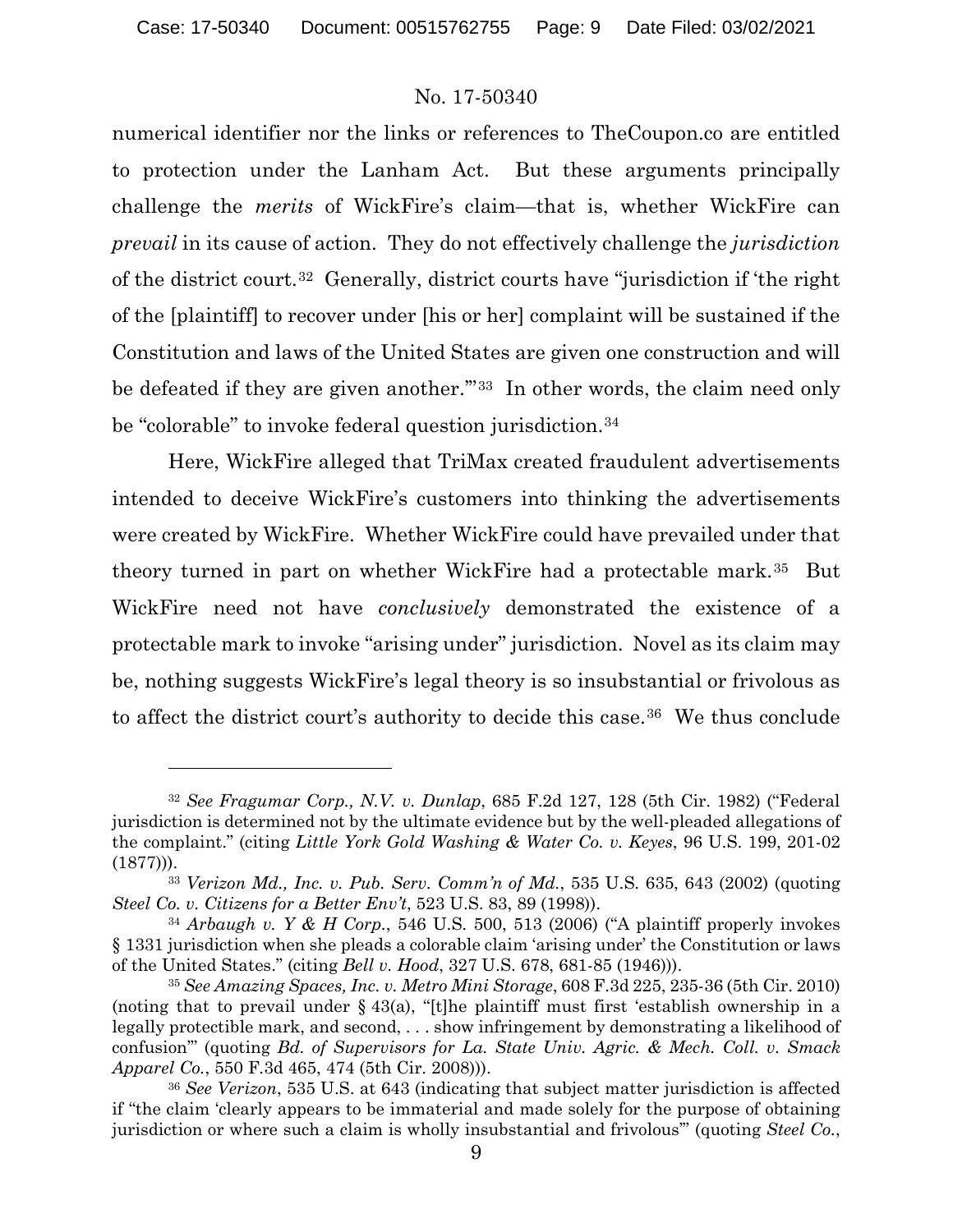the district court had jurisdiction over WickFire's Lanham Act claim and, accordingly, pendent jurisdiction over each of WickFire's state-law tort claims.[37](#page-9-0)

# **III**

On the merits, TriMax argues they were entitled to judgment as a matter of law on each of WickFire's claims, as well as the justification defense raised in response to TriMax's counterclaim. "Only when 'a reasonable jury would not have a legally sufficient evidentiary basis to find for the party on [a particular] issue' is judgment as a matter of law appropriate."[38](#page-9-1) In making that determination, we "draw all reasonable inferences and resolve all credibility determinations in the light most favorable to the nonmoving party."[39](#page-9-2)

#### **A**

As to the Lanham Act claim, we need not decide whether the evidence offered was sufficient as a matter of law. The judgment in this case, although acknowledging that TriMax had violated § 43(a) of the Act, did not award WickFire damages as to this claim. Consequently, any argument that WickFire offered insufficient evidence regarding this claim is moot. Nor does the fact that WickFire seeks attorney fees under the Lanham Act affect this conclusion. It is true that the Lanham Act permits, under certain

<sup>523</sup> U.S. at 89)); *see also U.S. Patent & Trademark Office v. Booking.com B.V.*, 140 S. Ct. 2298, 2301 (2020) (concluding that even "term[s] styled 'generic.com'" can, in certain circumstances, "be eligible for federal trademark registration").

<sup>37</sup> *See* 28 U.S.C. § 1367(a).

<span id="page-9-1"></span><span id="page-9-0"></span><sup>38</sup> *Ill. Tool Works, Inc. v. Rust-Oleum Corp.*, 955 F.3d 512, 514 (5th Cir. 2020) (quoting FED. R. CIV. P. 50(a)); *see Flowers v. S. Reg'l Physician Servs. Inc.*, 247 F.3d 229, 235 (5th Cir. 2001) ("A motion for judgment as a matter of law . . . in an action tried by jury is a challenge to the legal sufficiency of the evidence supporting the jury's verdict." (quoting *Ford v. Cimarron Ins. Co.*, 230 F.3d 828, 830 (5th Cir. 2000))).

<span id="page-9-2"></span><sup>39</sup> *Cowart v. Erwin*, 837 F.3d 444, 450 (5th Cir. 2016) (quoting *Heck v. Triche*, 775 F.3d 265, 273 (5th Cir. 2014)).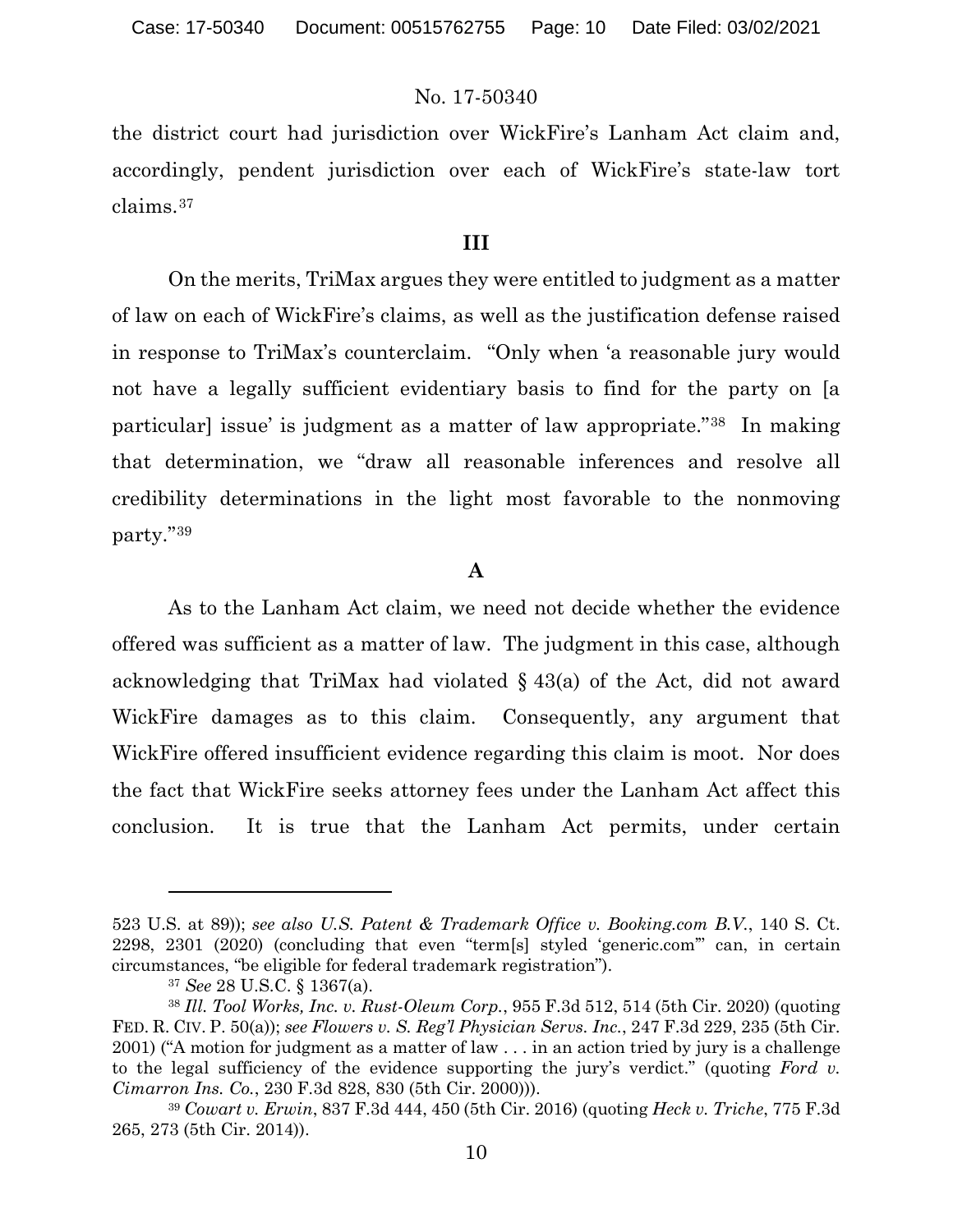circumstances, district courts to award "reasonable attorney fees to the *prevailing party*."[40](#page-10-0) But as we recently noted in *Alliance for Good Government v. Coalition for Better Government*, "a prevailing party [for Lanham Act purposes] is 'a party in whose favor judgment is rendered' or 'one who has been awarded some relief by the court."<sup>41</sup> Here, the jury found that there were no damages, and WickFire therefore cannot be a prevailing party under the Lanham Act. We need not consider TriMax's contentions that the evidence as to WickFire's Lanham Act claim was insufficient as a matter of law.[42](#page-10-2)

#### **B**

Next, we consider TriMax's contentions that the evidence introduced at trial was not legally sufficient to support the judgment as to WickFire's tort claims or WickFire's and its founders' justification defense. Because each of these contentions is grounded in state law, we "refer to state law for the kind of evidence that must be produced to support a verdict."[43](#page-10-3)

#### **1**

To prevail at trial on its tortious interference with contractual relations claim, WickFire needed to present sufficient proof of the following: "(1) an existing contract subject to interference, (2) a willful and intentional act of interference with the contract, (3) that proximately caused the plaintiff's injury, and (4) caused actual damages or loss."<sup>44</sup> At the close of WickFire's case, TriMax challenged the proof offered as to each element in an adequate, albeit generic, Rule 50(a) motion. TriMax renewed that motion after the jury

<sup>40</sup> 15 U.S.C. § 1117(a) (emphasis added).

<span id="page-10-1"></span><span id="page-10-0"></span><sup>41</sup> 919 F.3d 291, 295 n.16 (5th Cir. 2019) (quoting *Kiva Kitchen & Bath Inc. v. Capital Distrib., Inc.*, 319 F. App'x 316, 322 (5th Cir. 2009)).

<sup>42</sup> *See Miller v. Travis County*, 953 F.3d 817, 822 (5th Cir. 2020).

<span id="page-10-3"></span><span id="page-10-2"></span><sup>43</sup> *Wackman v. Rubsamen*, 602 F.3d 391, 400 (5th Cir. 2010) (quoting *Hamburger v. State Farm Mut. Auto. Ins. Co.*, 361 F.3d 875, 884 (5th Cir. 2004)).

<span id="page-10-4"></span><sup>44</sup> *Prudential Ins. Co. of Am. v. Fin. Rev. Servs., Inc.*, 29 S.W.3d 74, 77 (Tex. 2000) (citing *ACS Invs, Inc. v. McLaughlin*, 943 S.W.2d 426, 430 (Tex. 1997)).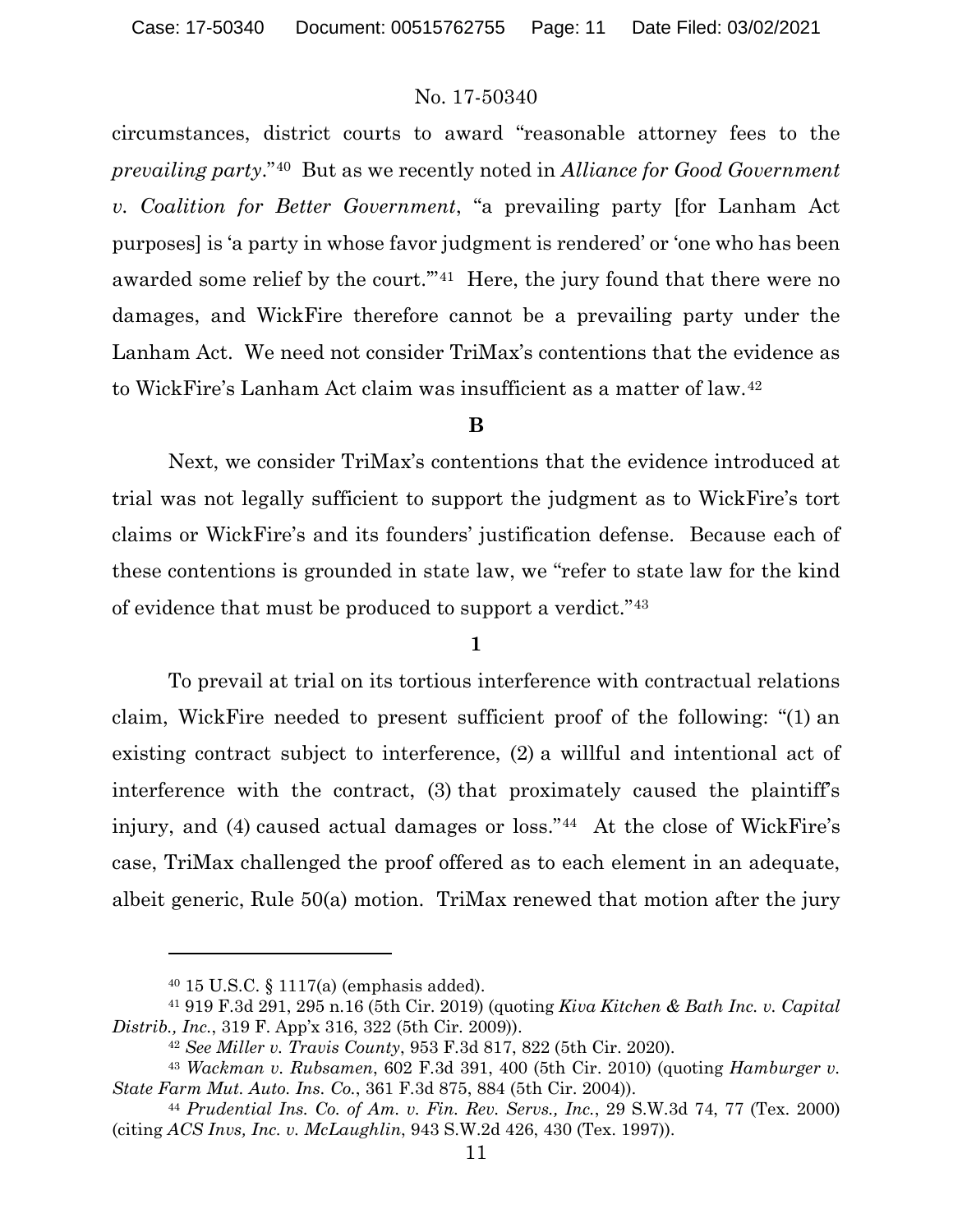returned its verdict, and before this court again argues the claim was infirm as a matter of law. Reviewing de novo, we agree.[45](#page-11-0)

Our review of Texas law<sup>[46](#page-11-1)</sup> indicates that to prevail on an interference claim, the plaintiff must "present evidence that some obligatory provision of a contract [was] breached."[47](#page-11-2) Intermediate appellate courts in Texas have, on occasion, suggested an actual breach is not required. Relying on those decisions, our own court in *Cuba v. Pylant* noted the following: "Although it does not appear that an actual breach must occur, the defendant must have intended to induce a breach (even if unsuccessful), thereby making performance more difficult in some way that injured the plaintiff."[48](#page-11-3)

But since *Cuba* was issued, the Supreme Court of Texas appears to have clarified the law in this area. In *El Paso Healthcare System, Ltd. v. Murphy*, the Supreme Court of Texas stated the following: "To prevail on a claim for tortious interference with an existing contract, [the plaintiff must] present evidence that [the defendant] induced [the plaintiff's co-contracting party] to 'breach the contract,' and thus interfered with [the plaintiff's] 'legal rights under the . . . contract.'"[49](#page-11-4) This unequivocal language leaves little doubt that a breach must result from the defendant's conduct in order for the plaintiff to

<span id="page-11-0"></span><sup>45</sup> *Heck v. Triche*, 775 F.3d 265, 272 (5th Cir. 2014) ("We review de novo the district court's denial of a motion for judgment as a matter of law, applying the same standard as the district court." (quoting *Foradori v. Harris*, 523 F.3d 477, 485 (5th Cir. 2008))); *see also Logan v. Burgers Ozark Country Cured Hams Inc.*, 263 F.3d 447, 457 (5th Cir. 2001) ("We decline to adopt an unduly burdensome view of Rule 50 that would require litigants to detail every aspect of a case where . . . a general, all[-]encompassing statement will suffice.").

<sup>46</sup> *See El Paso Healthcare Sys., Ltd. v. Murphy*, 518 S.W.3d 412, 421-22 (Tex. 2017).

<span id="page-11-2"></span><span id="page-11-1"></span><sup>47</sup> *Walker v. Beaumont Indep. Sch. Dist.*, 938 F.3d 724, 749 (5th Cir. 2019) (quoting *Better Bus. Bureau of Metro. Houston, Inc. v. John Moore Servs., Inc.*, 441 S.W.3d 345, 361 (Tex. App.—Houston [1st Dist.] 2013, pet. denied)).

<span id="page-11-3"></span><sup>48</sup> 814 F.3d 701, 717 (5th Cir. 2016) (citing *Fluor Enters., Inc. v. Conex Int'l Corp.*, 273 S.W.3d 426, 443 (Tex. App.—Beaumont 2008, pet. denied)).

<span id="page-11-4"></span><sup>49</sup> 518 S.W.3d at 421-22 (first quoting *Holloway v. Skinner*, 898 S.W.2d 793, 794-95 (Tex. 1995); and then quoting *Associated Indem. Corp. v. CAT Contracting, Inc.*, 964 S.W.2d 276, 288 (Tex. 1998)).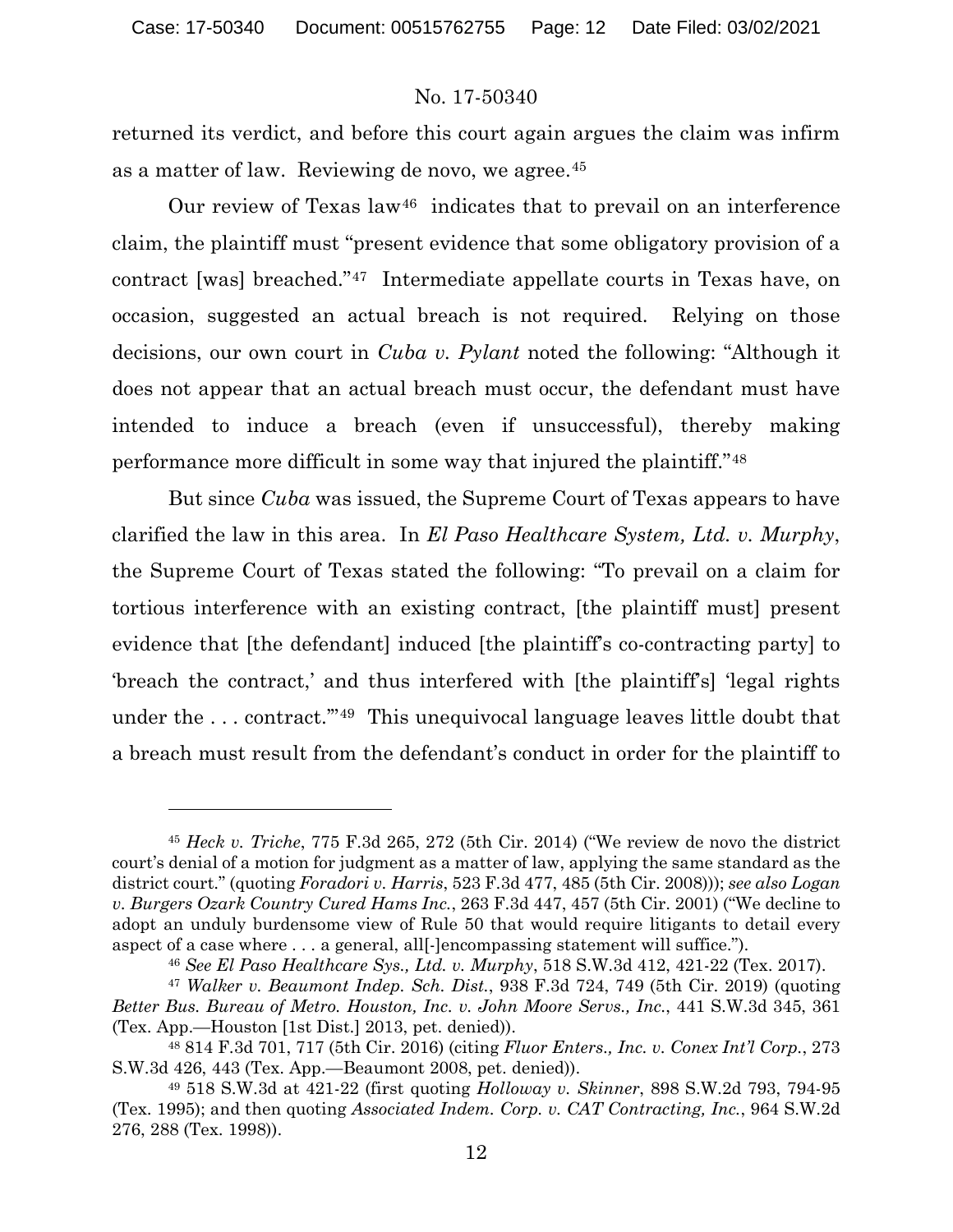prevail. To *induce* commonly connotes not merely *attempts* at interference, but *actual* interference.[50](#page-12-0) Accordingly, without sufficient proof that the defendant's conduct resulted in "some obligatory provision of a contract ha<sup>[ving]</sup> been breached," the plaintiff's tortious interference claim is infirm as a matter of law.[51](#page-12-1)

WickFire offered no such proof. As discussed earlier, WickFire connects with merchants in one of two ways. First, WickFire directly contracts with merchants who are seeking advertising services. These individual, merchantto-advertiser contracts contain terms and conditions requiring WickFire's advertisements to meet certain standards that are specific to each agreement. In addition to these merchant-to-advertiser contracts, WickFire also connects with merchants en masse through affiliate networks. WickFire likewise maintains contractual relationships with these intermediary affiliate networks that require WickFire's advertisements to meet certain standards. At trial, WickFire argued that TriMax tortiously interfered with both types of agreements—those it maintained with individual merchants and those it maintained with intermediary affiliate networks.[52](#page-12-2)

<span id="page-12-0"></span><sup>50</sup> *See Induce*, MERRIAM–WEBSTER, https://www.merriam-webster.com /dictionary/induce (last visited Feb. 24, 2021) (defining induce to mean either "to move by persuasion or influence" or "to call forth or bring about by influence or stimulation").

<span id="page-12-1"></span><sup>51</sup> *Walker*, 938 F.3d at 749 (quoting *Better Bus. Bureau*, 441 S.W.3d at 361); *see Duncan v. Hindy*, 590 S.W.3d 713, 726-28, 729 (Tex. App.—Eastland 2019, pet. denied) (affirming summary judgment as to a tortious interference claim because the plaintiff offered insufficient proof that a breach resulted from the defendant's conduct); *see also Duradril, L.L.C. v. Dynomax Drilling Tools, Inc.*, 516 S.W.3d 147, 168 (Tex. App.—Houston [14th Dist.] 2017, no pet.) ("[T]o establish the element of a willful and intentional act of interference, the plaintiff must produce evidence that the defendant was a more-than-willing participant and knowingly induced one of the contracting parties to *breach* its obligations under the contract. To do so, the plaintiff must present evidence that an *obligatory provision of the contract was breached*." (emphasis added) (internal citations omitted)).

<span id="page-12-2"></span><sup>52</sup> *See Wickfire, LLC v. Woodruff*, No. A-14-CA-00034-SS, 2017 WL 1149075, at \*3 (W.D. Tex. Mar. 23, 2017) (noting that "Wickfire offered evidence regarding its merchant and affiliate network contracts and their corresponding terms and conditions").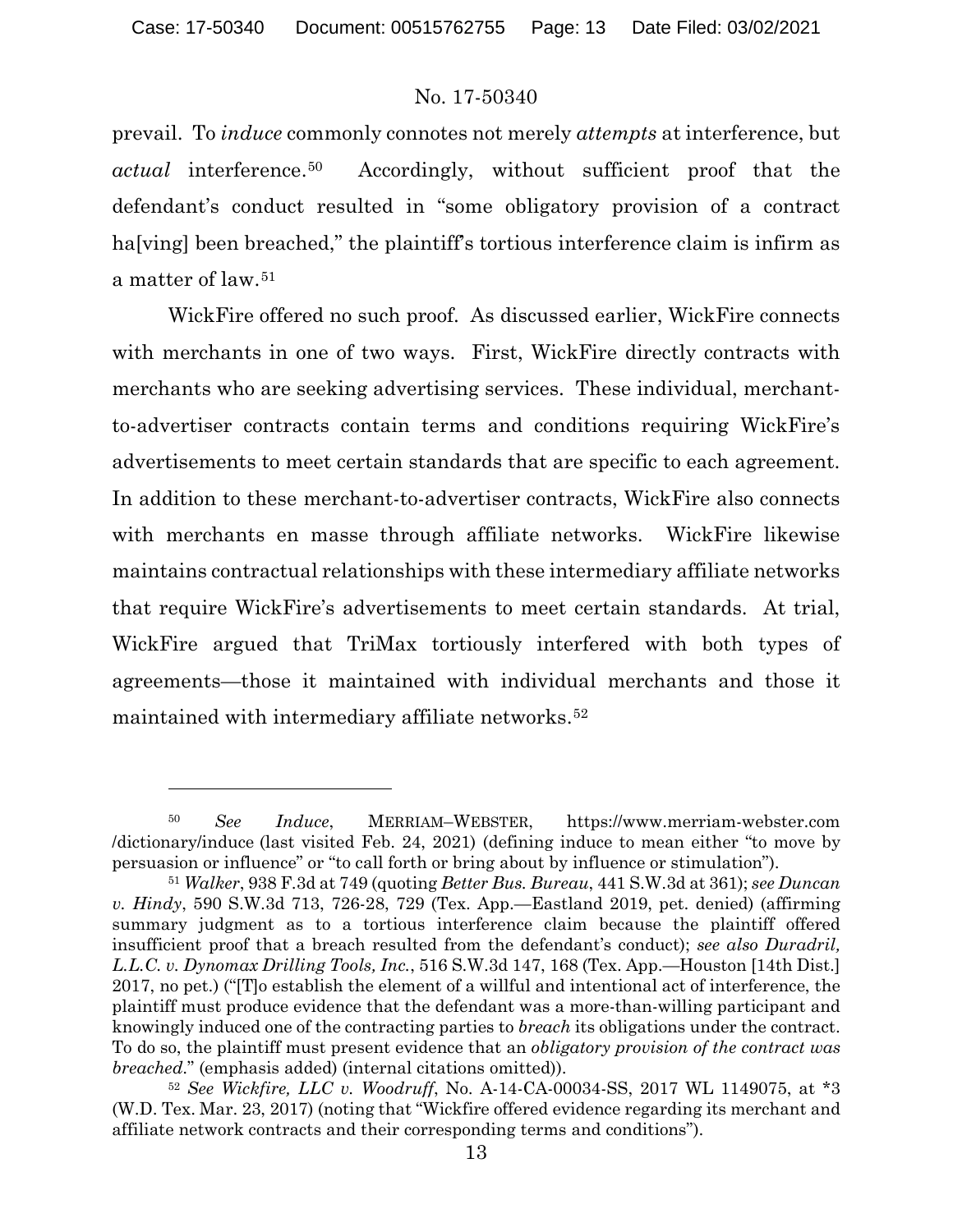In support of its claim, WickFire unquestionably offered sufficient proof that TriMax *intended* to influence WickFire's relationships with both individual merchants and the various intermediary affiliate networks with whom WickFire contracted. Nevertheless, WickFire fell short of demonstrating that either it or any of its co-contracting parties *breached* their respective obligations to one another as a result of TriMax's conduct. TriMax's advertisements may have made it appear as though WickFire breached its obligations. But there is no indication WickFire actually breached its contractual obligations as a result of TriMax's conduct. Nor is there any indication WickFire's various co-contracting parties failed to comply with their respective contractual obligations as a result of TriMax's conduct. Hall testified in conclusory terms that some merchants ceased their affiliations with WickFire as a result of TriMax's conduct. But without pointing to specific contractual terms that were supposedly breached, a factfinder could only speculate as to whether this conduct in fact amounted to a breach of an underlying contractual term.

WickFire's claim is analogous to the tortious interference claim considered by the Supreme Court of Texas in *El Paso Healthcare System*. There, Murphy, the nurse-plaintiff, "worked as an independent practitioner under contract with West Texas OB Anesthesia in El Paso."[53](#page-13-0) West Texas OB maintained a contractual relationship with El Paso Healthcare's Las Palmas Medical Center whereby it would provide medical staff to the medical center when needed.<sup>[54](#page-13-1)</sup> "Las Palmas would request staffing for particular assignments, and West Texas OB would offer those shifts to Murphy and its other contractors."[55](#page-13-2) A dispute occurred between Murphy and a physician at

<span id="page-13-0"></span><sup>53</sup> 518 S.W.3d at 414.

<sup>54</sup> *See id.*

<span id="page-13-2"></span><span id="page-13-1"></span><sup>55</sup> *Id.*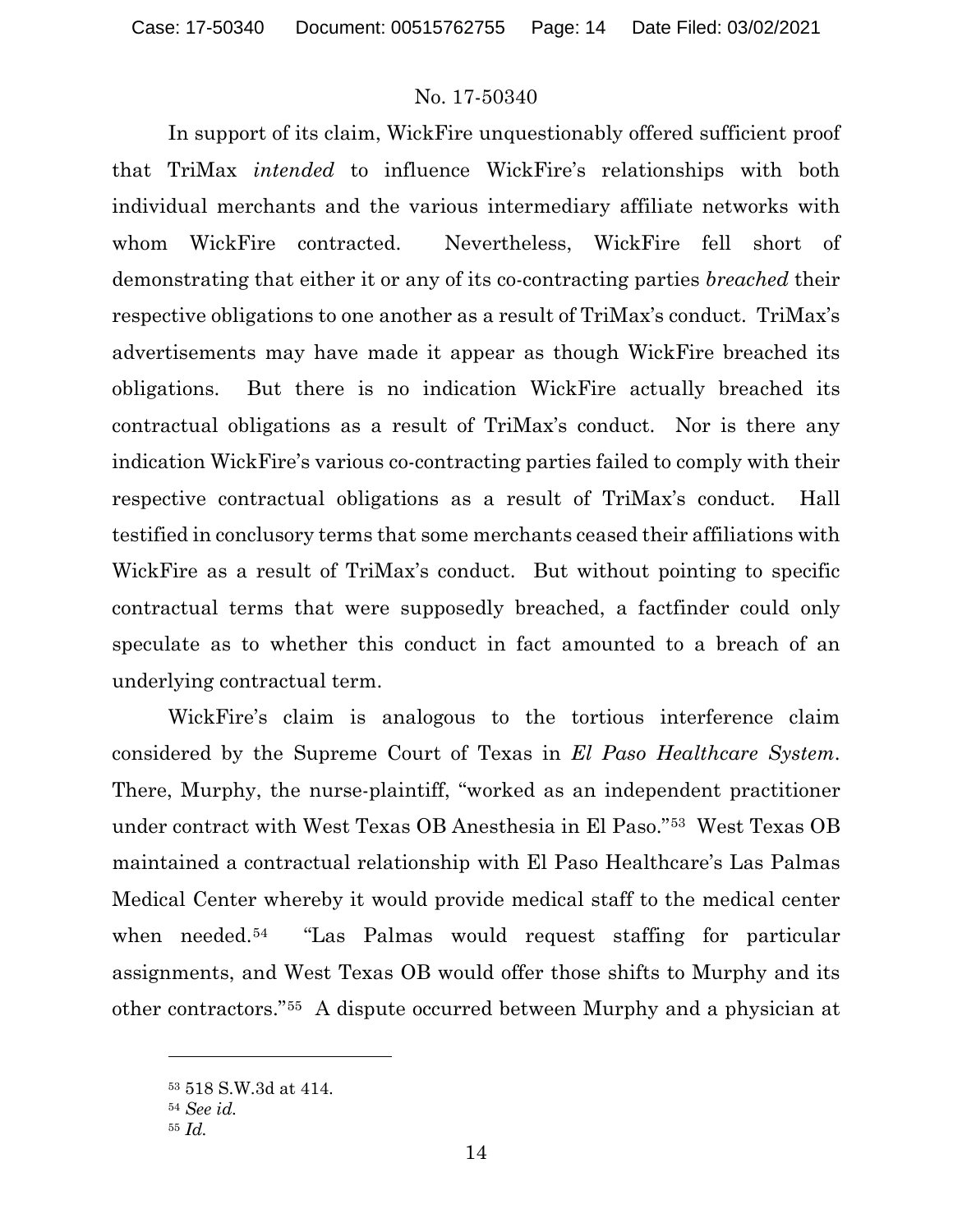Las Palmas that prompted Las Palmas to conduct an investigation.<sup>56</sup> Las Palmas asked that Murphy not to be assigned to the medical center during the pendency of the investigation.[57](#page-14-1)

Thereafter, Murphy sued Las Palmas for tortious interference, claiming "that [Las Palmas had] interfered with her business relationship with West Texas OB by requesting that [she] not be scheduled at Las Palmas while it conducted its investigation."[58](#page-14-2) The Supreme Court of Texas ultimately reversed a jury verdict in Murphy's favor.<sup>[59](#page-14-3)</sup> The court's analysis turned on the fact that "[n]either Las Palmas nor West Texas OB were required to offer Murphy any assignments, and she was not required to accept any assignments that were offered."[60](#page-14-4) "To prevail on a claim for tortious interference with an existing contract," the court noted, "Murphy had to present evidence that [Las Palmas] induced West Texas OB to 'breach the contract,' and thus interfered with Murphy's 'legal rights under the ... contract."<sup>[61](#page-14-5)</sup> In Murphy's case, "an obligation to provide employment was not a term of Murphy's existing contract with West Texas OB."<sup>[62](#page-14-6)</sup> Murphy's contract called for payment when she worked, but it did not require West Texas OB "to schedule Murphy at Las Palmas, or indeed at any hospital."[63](#page-14-7) Because Las Palmas's actions had not interfered with Murphy's contract, Murphy's tortious interference claim failed as a matter of law.[64](#page-14-8)

<sup>56</sup> *See id.* at 415, 420.

<sup>57</sup> *See id.*

<sup>58</sup> *Id.* at 420.

<sup>59</sup> *See id.* at 421.

<sup>60</sup> *Id.* at 414.

<span id="page-14-8"></span><span id="page-14-7"></span><span id="page-14-6"></span><span id="page-14-5"></span><span id="page-14-4"></span><span id="page-14-3"></span><span id="page-14-2"></span><span id="page-14-1"></span><span id="page-14-0"></span><sup>61</sup> *Id.* at 421-22 (internal citations omitted) (first quoting *Holloway v. Skinner*, 898 S.W.2d 793, 794-95 (Tex. 1995); and then quoting *Associated Indem. Corp. v. CAT Contracting, Inc.*, 964 S.W.2d 276, 288 (Tex. 1998)).

<sup>62</sup> *Id.* at 422.

<sup>63</sup> *Id.*

<sup>64</sup> *See id.*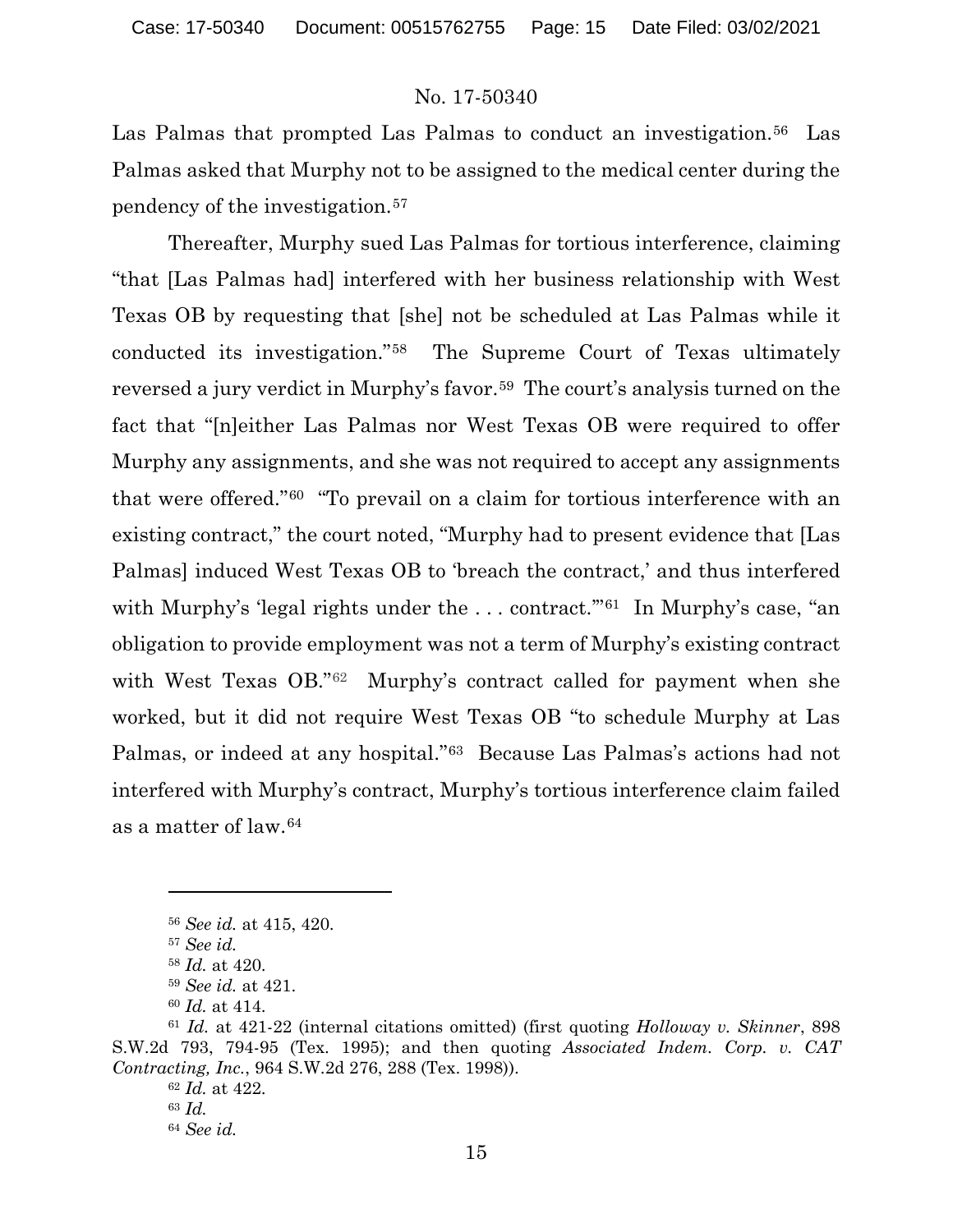Like Murphy, WickFire produced evidence that a third party had a deleterious financial effect on its bottom line. But as was the case in *El Paso Healthcare System*, the record here fails to indicate that WickFire's damages occurred because a co-contracting party breached its agreement with WickFire. The record in this case is devoid of any indication that either an individual merchant or an affiliate network breached a contractual obligation as a result of TriMax's conduct. To the extent an individual merchant or an affiliate network ceased relying on WickFire for its advertising services because of TriMax's conduct, there is no evidence that these entities were *contractually required* to place advertisements with WickFire. Because there is no evidence TriMax's conduct in fact induced any entity to breach an agreement with WickFire, WickFire's tortious interference with contractual relations claim fails as a matter of law.[65](#page-15-0)

**2**

Next, we consider the evidence offered in support of WickFire's tortious interference with prospective business relations claim. This claim required proof of the following five elements:

(1) there was a reasonable probability that the plaintiff would have entered into a business relationship with a third party; (2) the defendant either acted with a conscious desire to prevent the relationship from occurring or knew the interference was certain or substantially certain to occur as a result of the conduct; (3) the defendant's conduct was independently tortious or unlawful; (4) the interference proximately caused the plaintiff injury; and  $(5)$  the plaintiff suffered actual damage or loss as a result.<sup>[66](#page-15-1)</sup>

<span id="page-15-0"></span><sup>65</sup> Our conclusion should not be misunderstood as an endorsement of TriMax's conduct. Nor should it be taken as a suggestion that WickFire could never have held TriMax liable in tort for this type of conduct. Rather, our conclusion is simply that WickFire's failure to demonstrate specific breaches as a result of TriMax's conduct precludes a finding of liability as to this claim.

<span id="page-15-1"></span><sup>66</sup> *Coinmach Corp. v. Aspenwood Apartment Corp.*, 417 S.W.3d 909, 923 (Tex. 2013) (first citing *Wal–Mart Stores, Inc. v. Sturges*, 52 S.W.3d 711, 726 (Tex. 2001); and then citing *Bradford v. Vento*, 48 S.W.3d 749, 757 (Tex. 2001)).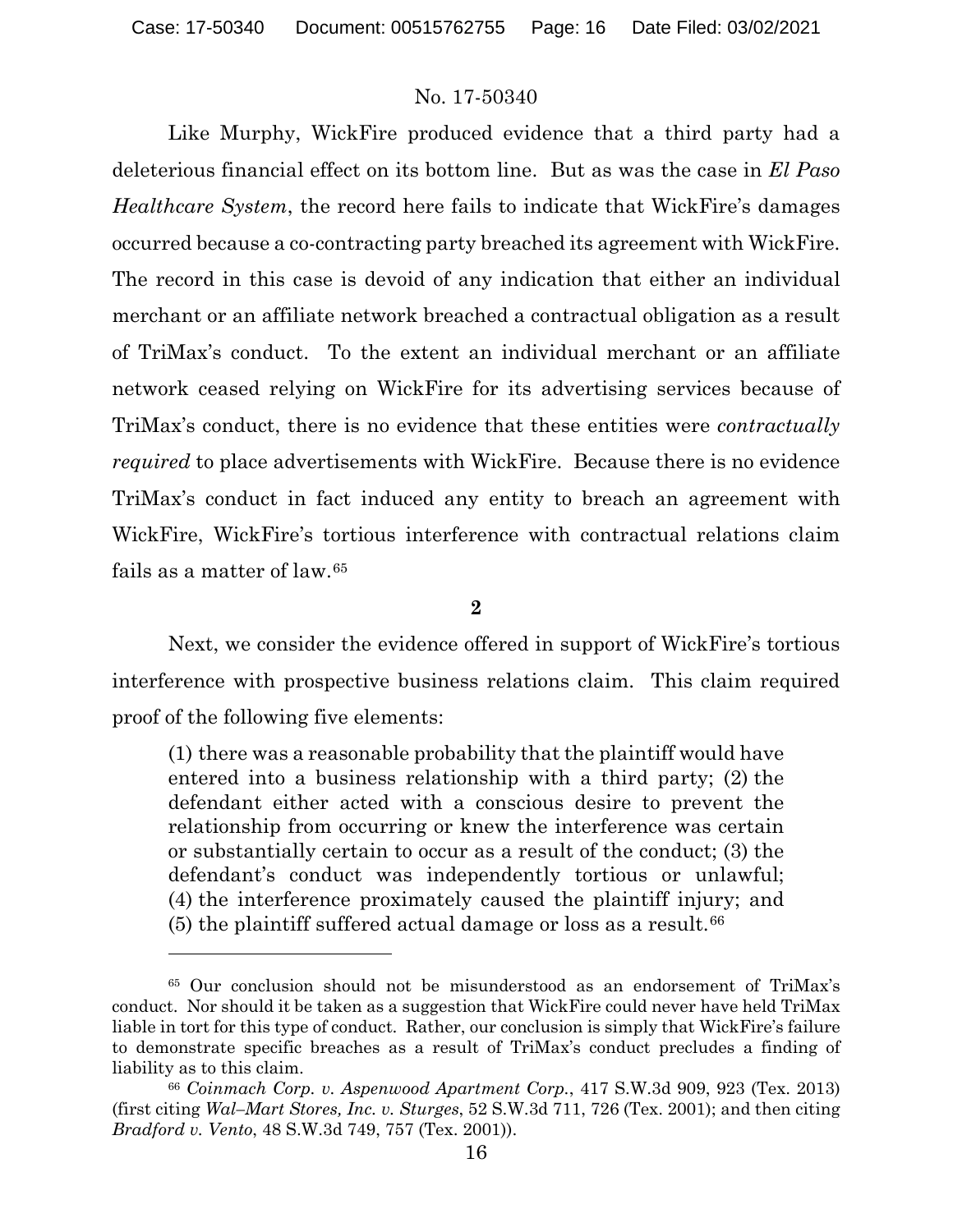Before the district court, TriMax challenged the sufficiency of the evidence as to each element in both its Rule 50(a) and Rule 50(b) motions. On appeal, TriMax challenges the sufficiency of the evidence as to a number of these elements. We pretermit discussion of all but one. Reviewing de novo, [67](#page-16-0) we conclude that the evidence of WickFire's actual damages is insufficient as a matter of law.

To recover lost profits under Texas law, a party "must do more than show that [it] suffered some lost profits"—it must show the amount of profits lost "by competent evidence with reasonable certainty."[68](#page-16-1) "What constitutes reasonably certain evidence of lost profits is a fact intensive determination."[69](#page-16-2) "At a minimum, opinions or estimates of lost profits must be based on objective facts, figures, or data from which the amount of lost profits may be ascertained."[70](#page-16-3) However, "it is not necessary to produce in court the documents supporting the opinions or estimates."[71](#page-16-4) Although there are a number of valid methods for measuring lost profits, "once a party has chosen a particular method for measuring [its] lost profits, [the party] must provide a complete calculation."[72](#page-16-5) "[U]ncertainty as to the fact of legal damages is fatal to recovery, but uncertainty as to the amount will not defeat recovery."[73](#page-16-6)

WickFire's damages theory for this claim was grounded in the assertions that TriMax's tortious conduct delayed the development of TheCoupon.co website by six months and that WickFire lost \$334,000 in profits because of

<sup>67</sup> *See Heck v. Triche*, 775 F.3d 265, 272-73 (5th Cir. 2014).

<span id="page-16-3"></span><span id="page-16-2"></span><span id="page-16-1"></span><span id="page-16-0"></span><sup>68</sup> *Szczepanik v. First S. Tr. Co*., 883 S.W.2d 648, 649 (Tex. 1994) (citing *Tex. Instruments v. Teletron Energy Mgmt., Inc.*, 877 S.W.2d 276, 279 (Tex. 1994)).

<sup>69</sup> *Holt Atherton Indus., Inc. v. Heine*, 835 S.W.2d 80, 84 (Tex. 1992).

<sup>70</sup> *Szczepanik*, 883 S.W.2d at 649 (citing *Holt Atherton*, 835 S.W.2d at 84).

<sup>71</sup> *Holt Atherton*, 835 S.W.2d at 84.

<sup>72</sup> *Id.* at 85.

<span id="page-16-6"></span><span id="page-16-5"></span><span id="page-16-4"></span><sup>73</sup> *Phillips v. Carlton Energy Grp., LLC*, 475 S.W.3d 265, 280 (Tex. 2015) (quoting *Sw. Battery Corp. v. Owen*, 115 S.W.2d 1097, 1099 (Tex. 1938)).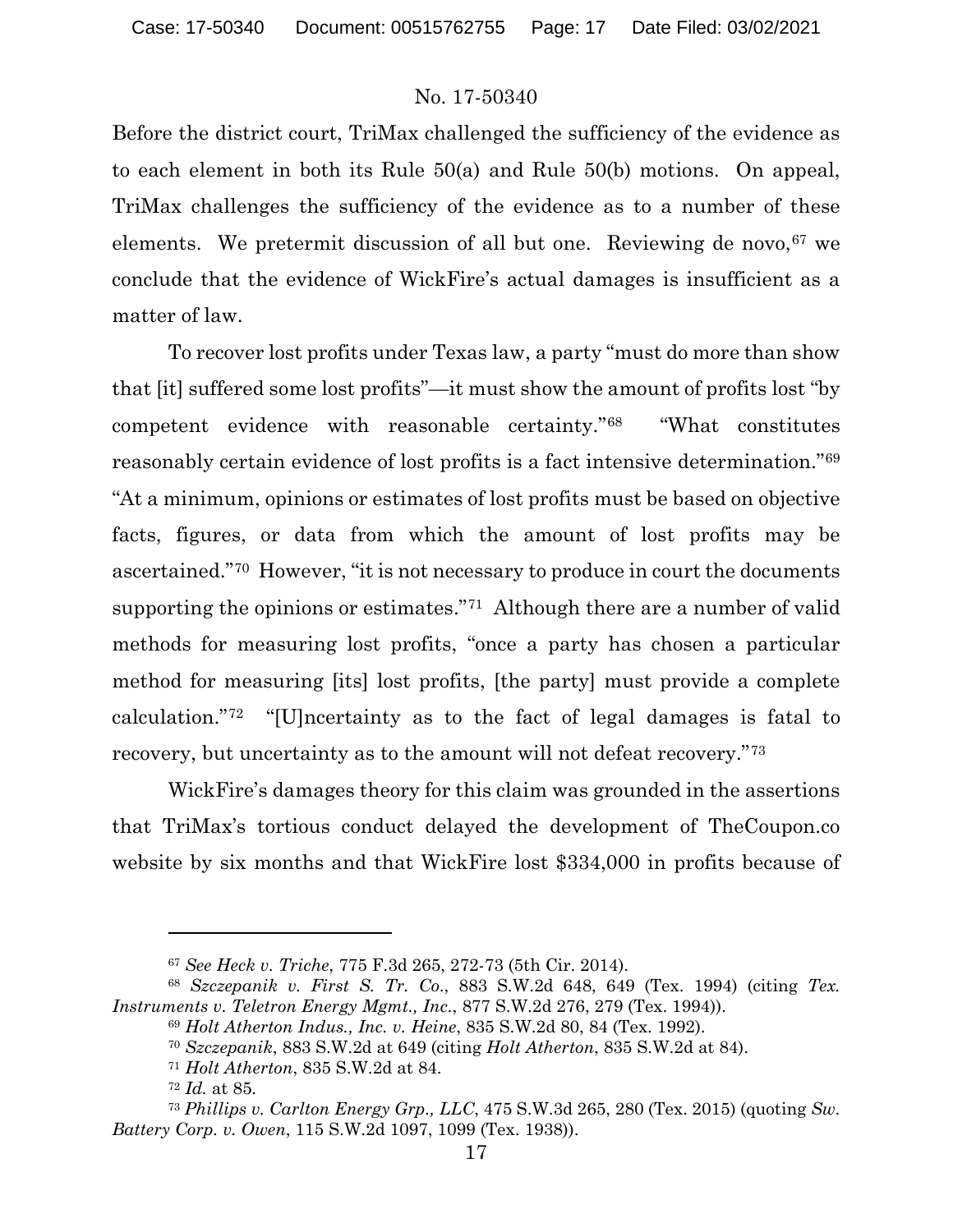that delay. When WickFire's damages expert was asked how he calculated that dollar figure, the expert said that he had "quantified those damages by calculating the amount of profits that [WickFire] lost because of the six-month delay." He did not testify as to how he performed that calculation, nor did he point to any data concerning the business generated by TheCoupon.co. This evidence is threadbare and conclusory. We accordingly conclude that WickFire failed to provide a complete calculation showing it lost \$334,000 in profits due to TriMax's conduct.

Nor has WickFire presented "legally sufficient evidence to prove a lesser, ascertainable amount of lost profits with reasonable certainty."[74](#page-17-0) WickFire provided no method at all for calculating the profits lost due to the delay in launching TheCoupon.co. Consequently, the evidence provided by WickFire is not sufficient to prove with reasonable certainty that WickFire lost *any* profits because of the delay in the launch of this website. Although there is evidence in the record that TheCoupon.co was ultimately profitable, that evidence alone does not prove with reasonable certainty that WickFire lost profits due to TriMax's conduct. Because the evidence of damages is insufficient as a matter of law, we reverse the judgment as it concerns this claim.[75](#page-17-1)

**3**

We turn now to the civil conspiracy claim. The elements of a civil conspiracy under Texas law are as follows:

(1) a combination of two or more persons; (2) the persons seek to accomplish an object or course of action; (3) the persons reach a meeting of the minds on the object or course of action; (4) one or more unlawful, overt acts are taken in pursuance of the object or

<span id="page-17-0"></span><sup>74</sup> *ERI Consulting Eng'rs, Inc. v. Swinnea*, 318 S.W.3d 867, 877 (Tex. 2010) (concluding that the plaintiff did not provide sufficient evidence to support "the amount of damages awarded by the trial court" but did proffer adequate evidence to prove a lesser amount).

<span id="page-17-1"></span><sup>75</sup> *Phillips*, 475 S.W.3d at 280 (noting that "uncertainty as to the fact of legal damages is fatal to recovery" (quoting *Sw. Battery Corp*, 115 S.W.2d at 1099)).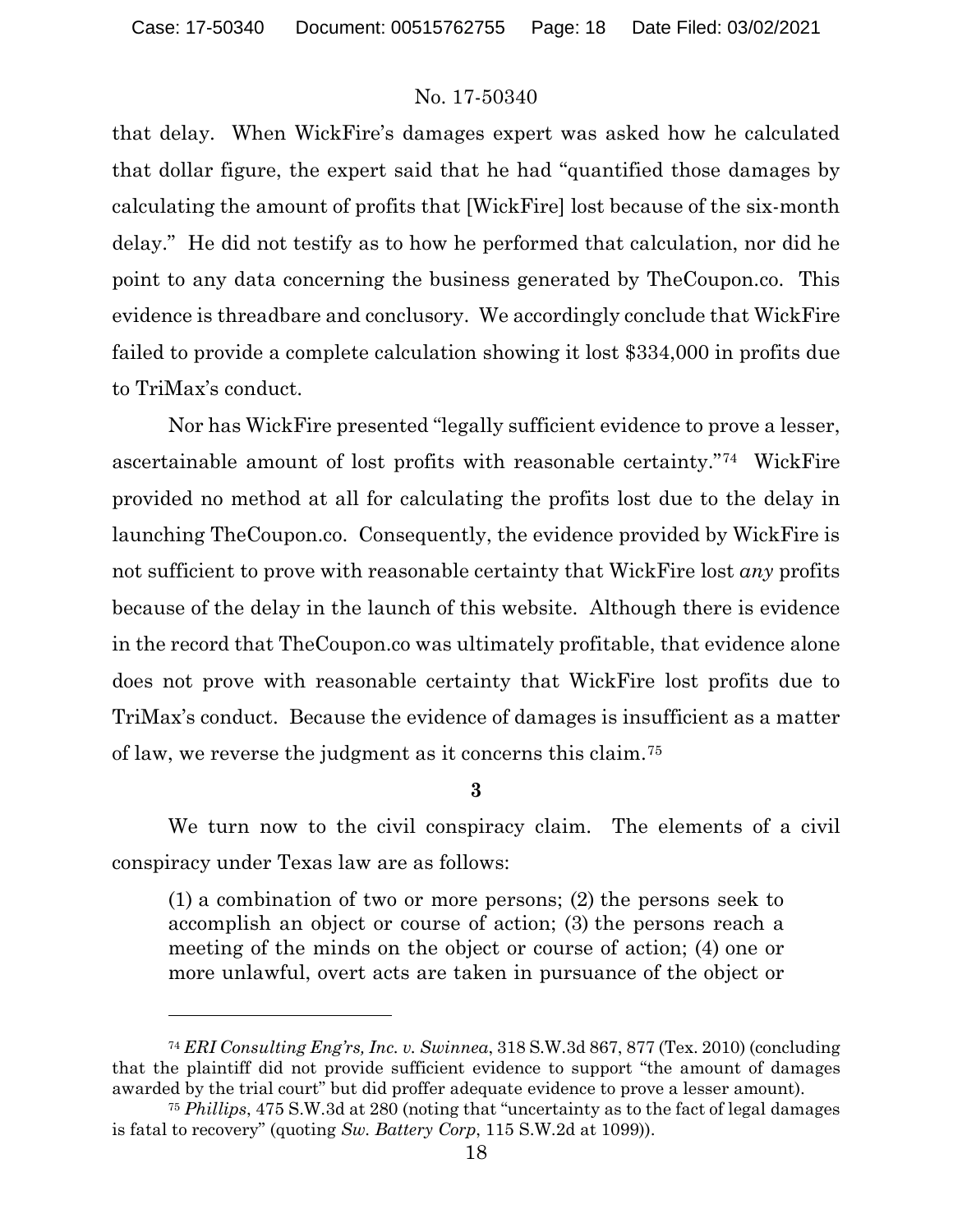course of action; and (5) damages occur as a proximate result.[76](#page-18-0)

But the Supreme Court of Texas has repeatedly emphasized that "civil conspiracy [is] a 'derivative tort,' meaning it depends on some underlying tort or other illegal act."[77](#page-18-1) The court's "use of the word 'derivative' in this context means a civil conspiracy claim is connected to the underlying tort and survives or fails alongside it."[78](#page-18-2) Here, each of WickFire's underlying claims failed[.79](#page-18-3) Consequently, the judgment as to this claim must be reversed.

#### **4**

Lastly, we consider TriMax's interference with existing contracts claim, specifically the sufficiency of the evidence offered in support of WickFire's, Hall's, and Brown's justification defense. TriMax challenged the sufficiency of the evidence as to this defense in its Rule 50(a) motion. However, they did not move for judgment as a matter of law on this issue under Rule 50(b), instead seeking relief pursuant to Rule 59. In at least one unpublished opinion, we concluded a litigant's sufficiency-of-the-evidence arguments were preserved for appeal in these circumstances.[80](#page-18-4) But we need not decide whether the same result should attach here. Even assuming TriMax's arguments are entitled to de novo review, there was sufficient evidence to support the jury's verdict.

Under Texas law, "the affirmative defense of justification can be based on the exercise of . . . a good-faith claim to a colorable legal right, even though

<span id="page-18-0"></span><sup>76</sup> *First United Pentecostal Church of Beaumont v. Parker*, 514 S.W.3d 214, 222 (Tex. 2017) (citing *Tri v. J.T.T.*, 162 S.W.3d 552, 556 (Tex. 2005)).

<span id="page-18-1"></span><sup>77</sup> *Agar Corp. v. Electro Circuits Int'l, LLC*, 580 S.W.3d 136, 140-41 (Tex. 2019) (first citing *Chu v. Hong*, 249 S.W.3d 441, 444 (Tex. 2008); and then citing *Tilton v. Marshall*, 925 S.W.2d 672, 681 (Tex. 1996)).

<sup>78</sup> *Id.* (citing *NME Hosps., Inc. v. Rennels*, 994 S.W.2d 142, 148 (Tex. 1999)).

<span id="page-18-4"></span><span id="page-18-3"></span><span id="page-18-2"></span><sup>79</sup> *See id.* at 142 ("Civil conspiracy requires an underlying tort that has caused damages." (citing *Tilton*, 925 S.W.2d at 681)).

<sup>80</sup> *See Groden v. Allen*, 279 F. App'x 290, 292-93 (5th Cir. 2008) (per curiam).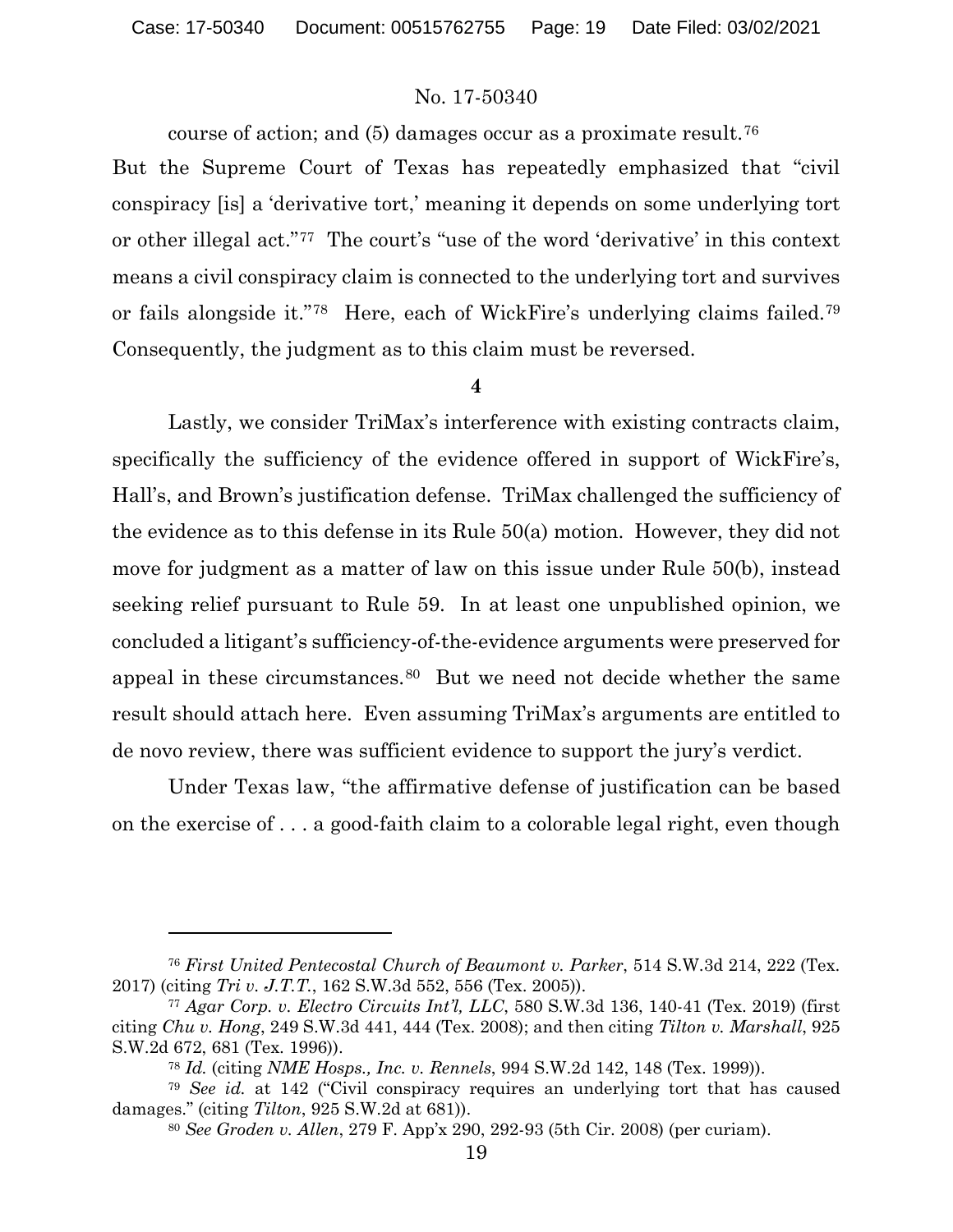that claim ultimately proves to be mistaken."[81](#page-19-0) Here, we see nothing to indicate WickFire's putative "kickbacks" or its bidding practices were illegal or tortious, which would, under Texas law, preclude the defense as a matter of law.[82](#page-19-1) The jury also heard ample evidence to support its verdict.

WickFire presented testimony that Google conducts thorough investigations of alleged wrongdoing; that WickFire had been investigated for allegedly problematic bidding practices in the past; and that WickFire had never been told that its practices were problematic or unethical. There is likewise evidence in the record suggesting Google recommended merchants work with WickFire and evidence that Google made WickFire one of its "premier partner[s]." Of course, Google is not the "ultimate arbiter" of what conduct is legal or illegal. Likewise, Google's investigations may have only considered whether WickFire's bidding practices relating to WebCrawler.com—not TheCoupon.co—were within Google's standards. But the evidence taken in the light most favorable to WickFire supports the conclusion that WickFire believed itself to be operating within the bounds of the law during Google's auctions.

We note that it is not clear whether the jury's verdict was premised on alleged kickbacks or alleged predatory bidding. But in light of our conclusion that at least one of WickFire's justification-defense theories was supported by sufficient evidence, we need not consider WickFire's alternative justification theory, namely that the putative "kickbacks" were actually a proper business development strategy. Even assuming WickFire did not present sufficient evidence to support this alternative defense, the verdict must stand. We "trust

<span id="page-19-0"></span><sup>81</sup> *Cmty. Health Sys. Prof'l Servs. Corp. v. Hansen*, 525 S.W.3d 671, 697 (Tex. 2017) (citing *Prudential Ins. Co. of Am. v. Fin. Rev. Servs., Inc.*, 29 S.W.3d 74, 80 (Tex. 2000)).

<span id="page-19-1"></span><sup>&</sup>lt;sup>82</sup> *See id.* ("The defense does not apply when the interference is by illegal or tortious means, such as misrepresentation or fraud." (citing *Prudential*, 29 S.W.3d at 81)).